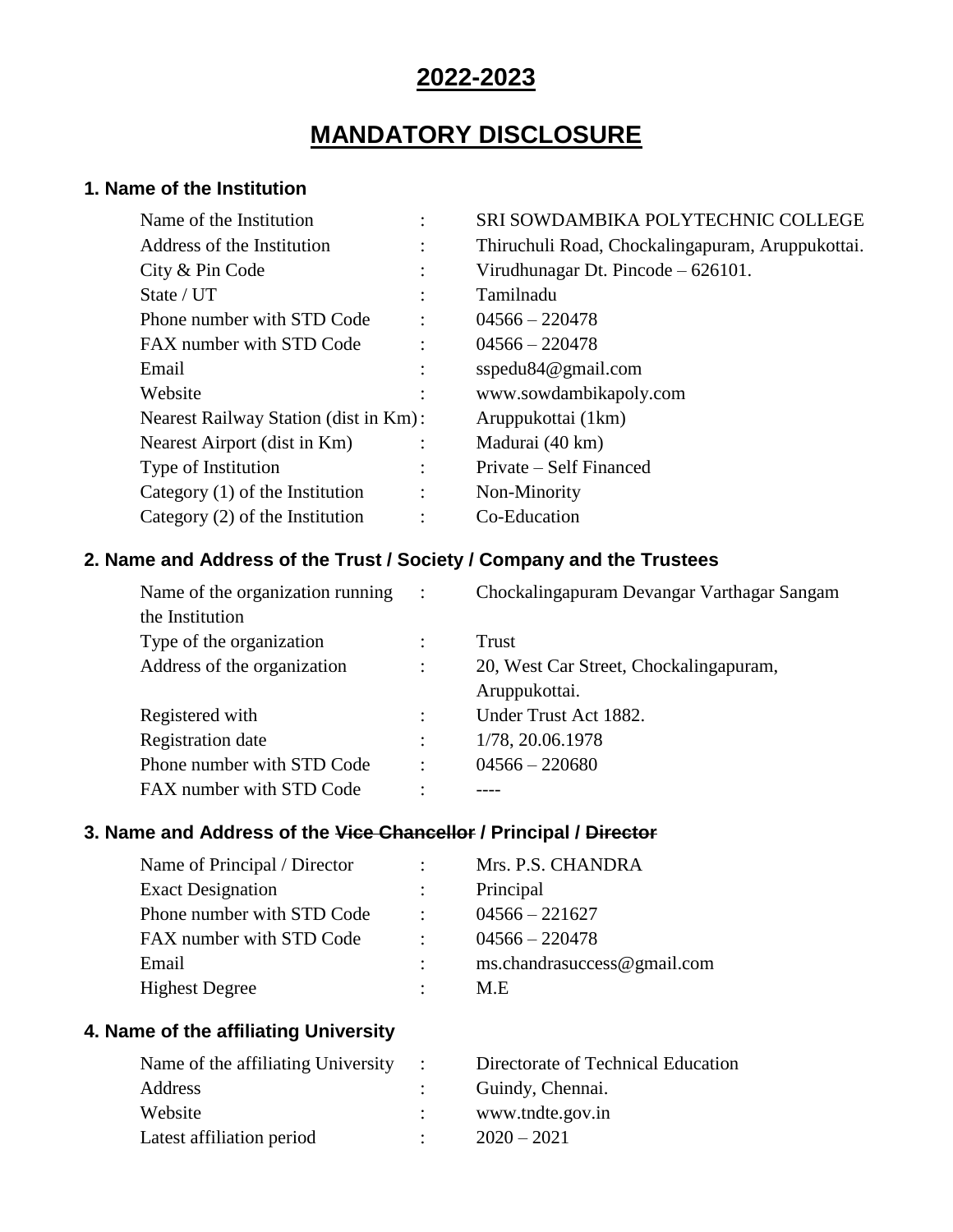# **5. Governance**

# **5.1 Governing Board Members**

| Sl. No           | <b>Name</b>         | <b>Position</b>                                              |
|------------------|---------------------|--------------------------------------------------------------|
| 1.               | M. Mallaian         | Chairman                                                     |
| 2.               | S.C. Chockalingam   | <b>Trust Member</b>                                          |
| 3.               | V. Ponraj           | <b>Trust Member</b>                                          |
| $\overline{4}$ . | S. Thamotharan      | <b>Trust Member</b>                                          |
| 5.               | A.P. Kamaraj        | <b>Trust Member</b>                                          |
| 6.               | T.Premsingh Inbaraj | Government College of Engg.<br>Tirunelveli<br>(DOTE Nominee) |
| 7.               | R. Nagumani         | Member<br>(Educationist)                                     |
| 8.               | S. Baskarrajan      | Member<br>(Educationist)                                     |
| 9.               | M. Vellaichamy      | Member<br>(Educationist)                                     |
| 10.              | G. Senthivel        | Member<br>(Industrialist)                                    |
| 11.              | P. Murugesan        | Member<br>(Industrialist)                                    |
| 12.              | R. Kandhavelchamy   | Member<br>(Faculty)                                          |
| 13.              | G. Saravanan        | Member<br>(Faculty)                                          |
| 14.              | P.S. Chandra        | <b>Member Secretary</b>                                      |

# **5.2 Members of Academic Advisory Body**

| Sl. No | <b>Name</b>                                                            | <b>Position</b>                                              |
|--------|------------------------------------------------------------------------|--------------------------------------------------------------|
|        | P.S. Chandra                                                           | Chairperson                                                  |
| 2.     | T.Premsingh Inbaraj                                                    | Government College of Engg.<br>Tirunelveli<br>(DOTE Nominee) |
| 3.     | V. Srinivasan, Principal<br>P.A.C.R. Polytechnic College, Rajapalayam. | Member<br>(DOTE Nominee)                                     |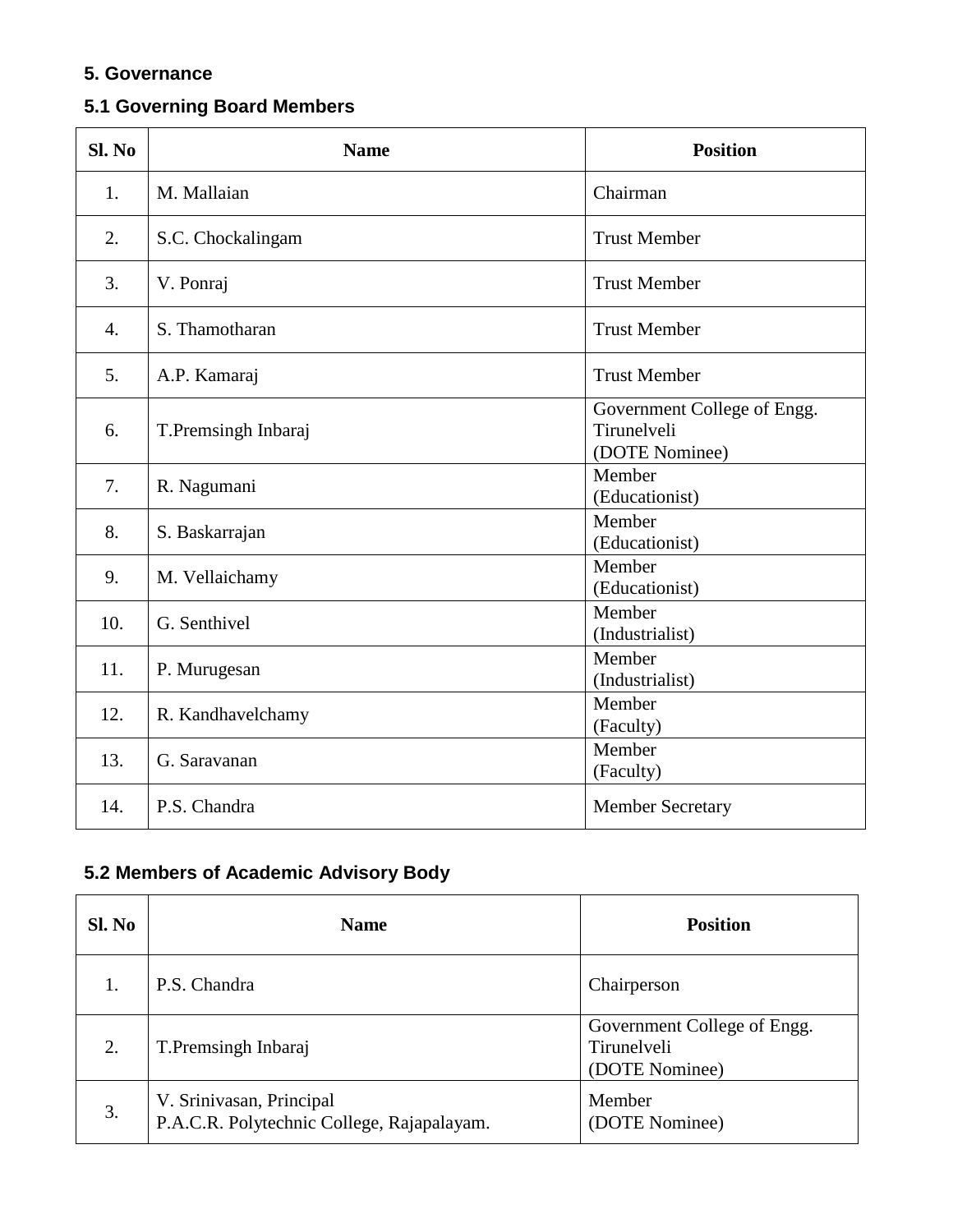| $\overline{4}$ . | T.R. Dinakaran, Chairman,<br>Ramalinga Mills Pvt. Ltd, Aruppukottai                | Member<br>(External Expert) |
|------------------|------------------------------------------------------------------------------------|-----------------------------|
| 5.               | M. Dharmaraj,<br>Sri Meenkshi Planners, Aruppukottai                               | Member<br>(External Expert) |
| 6.               | S. Sivaprakash, Director,<br>Ultra Industries, Bangalore                           | Member<br>(External Expert) |
| 7.               | Dr. K. Arulmozhi, Principal<br>Sree Sowdambika Engineering College, Chettikurichi. | Member<br>(External Expert) |
| 8.               | R. Kandhavelchamy, Vice Principal / HOD / Mech                                     | Member                      |
| 9.               | V. Dhanalakshmi, HOD / IT                                                          | Member                      |
| 10.              | G. Saravanan, HOD / Basic Engg.                                                    | Member                      |
| 11.              | S. Sankaravel, HOD / ECE                                                           | Member                      |
| 12.              | K. Sridevi, HOD / EEE                                                              | Member                      |
| 13.              | K.Rameshwaran, HOD / Textile                                                       | Member                      |
| 14.              | S.Sureshkannan, HOD / Civil                                                        | Member                      |
| 15               | V.Madhan, HOD / R&AC                                                               | Member                      |

# **5.3 Frequently of the Board Meeting and Academic Advisory Body**

Academic Advisory Body and Board of Studies meeting are conducted as per the guidelines of UGC and AICTE.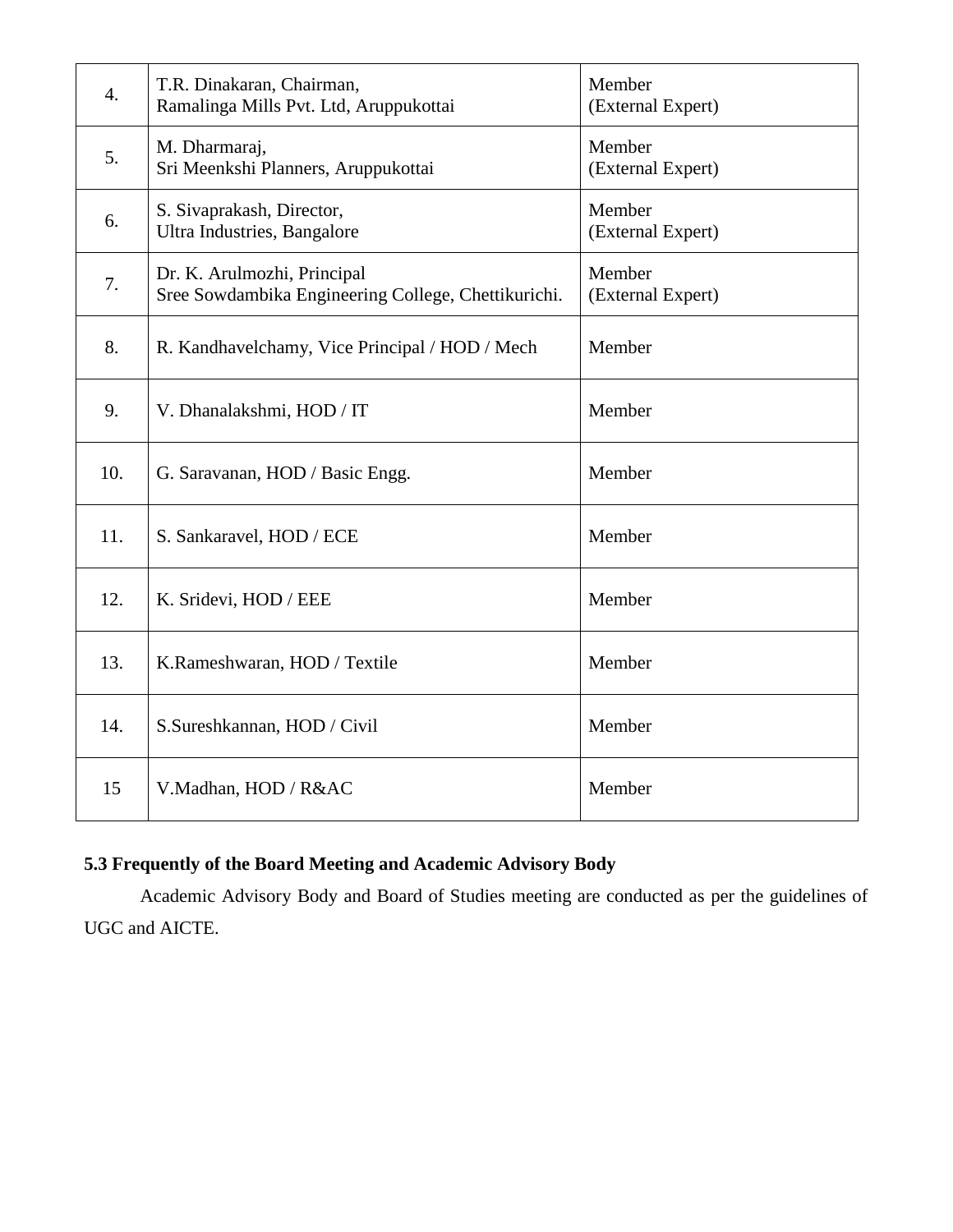# **5.4 Organizational chart and Processes**

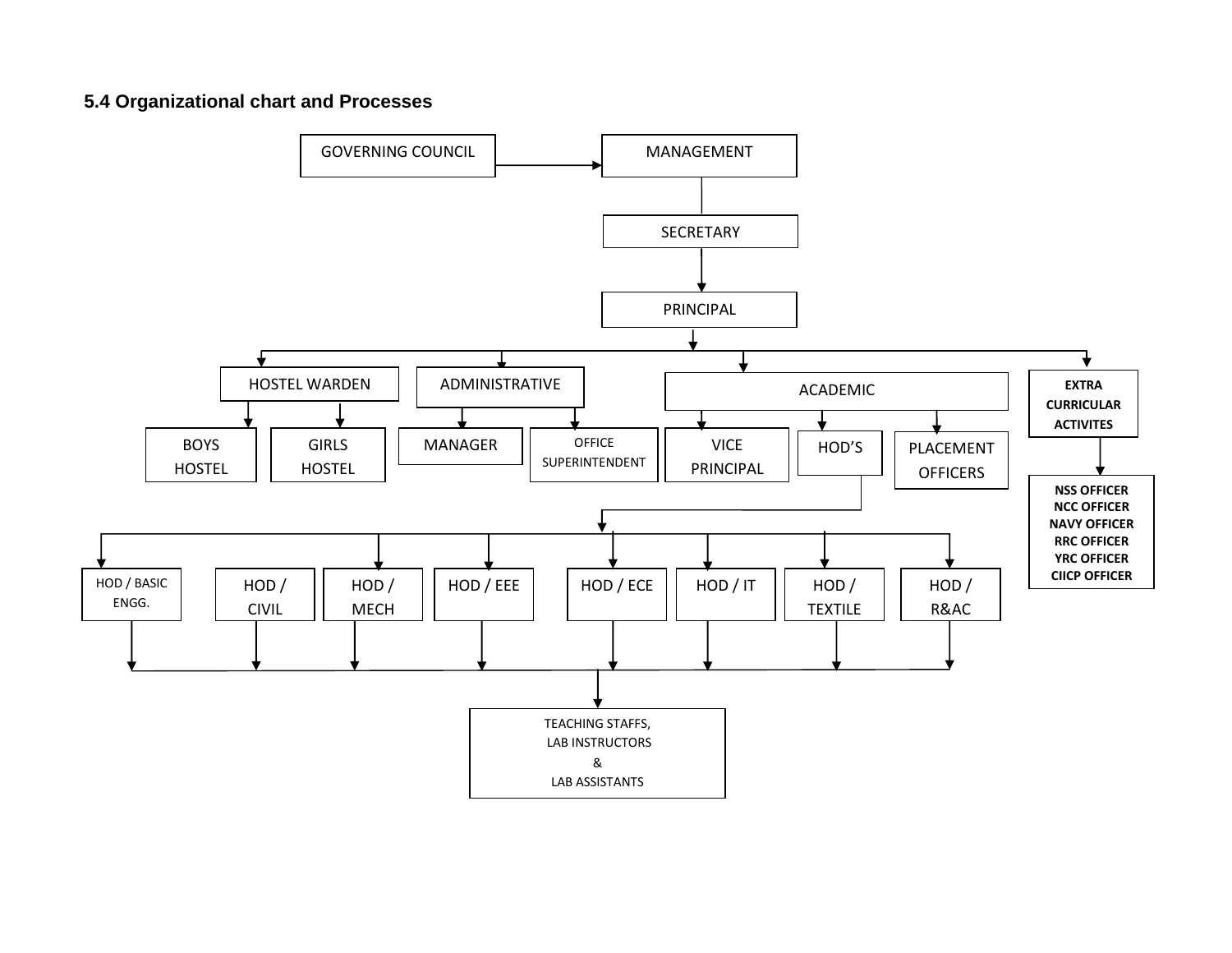# **5.5 Nature and Extent of involvement of Faculty and Students in academic affairs / improvements**

# **Faculty are motivated for following Activities to extend their Skills in academic affairs:**

- Books and Manual Writing
- Participation on National/International Conference
- Preparation of Videos for Subjects
- Discovering innovate Projects
- Participation on Skill Training

# **Students are motivated in the following Activities to improve their skills in academic affairs:**

- Participation of Paper Presentation in National and International Conferences
- Fabrication of Science Projects.
- Participation of Project Competition
- Soft Skill Training
- Discipline oriented Software training
- Training to Online Program
- Training for using Open Source Software
- Participation of Industrial Training and Visit

# **5.6 Mechanism / Norms and Procedure for democratic / good Governance**

- Appointed Students Class Co-ordinator for each class for receiving feedback
- Staff Appointed as Students Caretaker.
- Frequently conducting Students Meeting
- Frequently conducting Class Meeting
- Semester wise Parents-Teachers Meeting for getting suggestion for improvement
- Overall Staff co-ordinator
- Frequently conducting HODs Meeting with Principal  $&$  Management

# **5.7 Student Feedback on Institutional Governance / Faculty performance**

## **Step 1:**

Getting Feedback forms from every students from each class, regarding suggestion about Facility, class taken of staff members.

## **Step 2:**

The Suggestion Committee has been discussed about feedback suggestion with faculty  $\&$ students representative on behalf of management committee.

## **Step 3:**

Feed backs are analyzed are evaluated to take necessary action.

## **Step 4:**

Finally the action taken report informed to staff and students.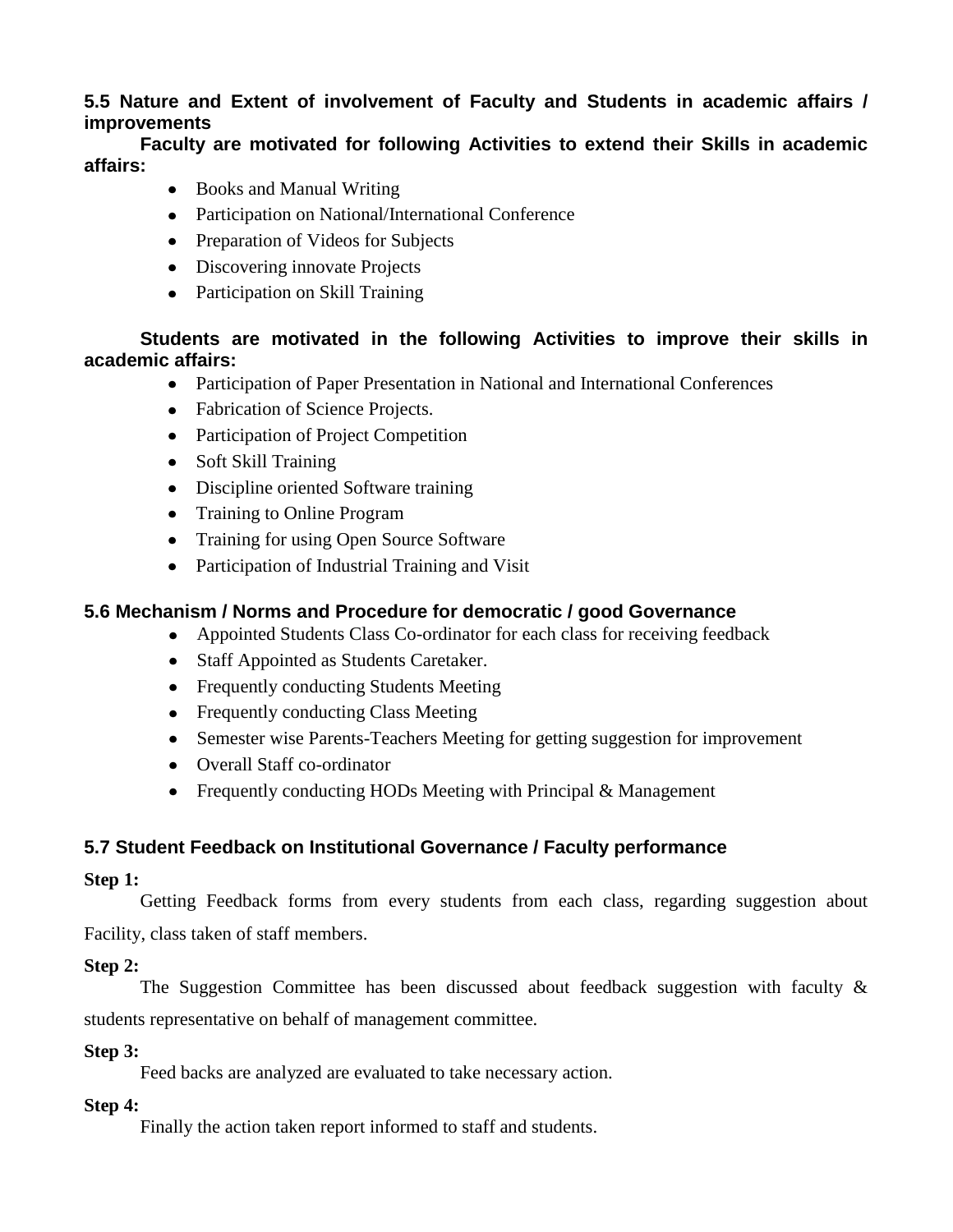#### **5.8 Grievance Redressal Mechanism for faculty, staff and students**

#### **Grievance Redressal System:**

The suggestion box is placed at the Administrative Office, so that the staff can post any suggestion or grievance of complaint. Staff Suggestion Box is opened once in three months and the matters represented by the staff is analyzed and the necessary measure is taken wherever the representation is genuine. The suggestions are also received from the faculty meeting.

# **GRIEVANCE REDRESSAL MECHANISM FOR FACILITY, STAFF & STUDENTS**

A team of various department HOD's and Senior Faculty members or appointed as member of Redressal Committee. The meeting is conducted frequently to analysis and evaluate the grievances of student and staff members.

| SI.<br>No.     | Name of the Officer     | <b>Designation</b>                                                 | <b>Contact Nos.</b> |
|----------------|-------------------------|--------------------------------------------------------------------|---------------------|
|                | Tmt. P.S.Chandra        | Principal                                                          | 9486650498          |
| $\overline{2}$ | Dr. A. Mala             | Formerly Principal, ACGCET, Karaikudi                              | 9442550564          |
| 3              | Dr. K. Arulmozhi        | Principal, Sree Sowdambika College of<br>Engineering, Aruppukottai | 8300731769          |
| $\overline{4}$ | Thiru R. Kandhavelchamy | Vice-principal                                                     | 9952382574          |
| 5              | Thiru S.Sankaravel      | <b>HOD/ECE</b>                                                     | 9789753994          |
| 6              | Thiru J.P.RajivGandhi   | Lectr/Mech                                                         | 9994914551          |
| 7              | Selvan K.Gnanasekaran   | <b>Student Representative</b>                                      | 8220872943          |

#### **Grievance Redressal Committee**

## **5.9. Establishment of Anti Ragging Committee**

#### **Squad and Members of Anti Ragging Committee**

Ragging and Eve-Teasing are banned. If happened on any circumstances anywhere inside the Campus or outside Anti-ragging Squad Committee or Police direct for immediate solution.

#### **Anti – Ragging Committee**

| Sl.No. | <b>Name of the Officer</b> | <b>Designation</b>                                              | <b>Contact Nos.</b> |
|--------|----------------------------|-----------------------------------------------------------------|---------------------|
|        | Tmt. P.S.Chandra           | Principal                                                       | 9486650498          |
| 2.     | T. Premsingh Inbaraj       | Government College of<br>Tirunelveli<br>Engg.<br>(DOTE Nominee) | 4622552450          |
| 3.     | Thiru R. Kandhavelchamy    | Vice-principal                                                  | 9952382574          |
| 4.     | Thiru Thamaraikannan       | Sub-Inspector of Police                                         | 8300038285          |
| 5.     | Thiru Anbalagan            | <b>Head Constable</b>                                           | 8300054154          |
| 6.     | Tmt Parameshwari           | <b>Women Police</b><br>Constable – Grade-I                      | 9498148697          |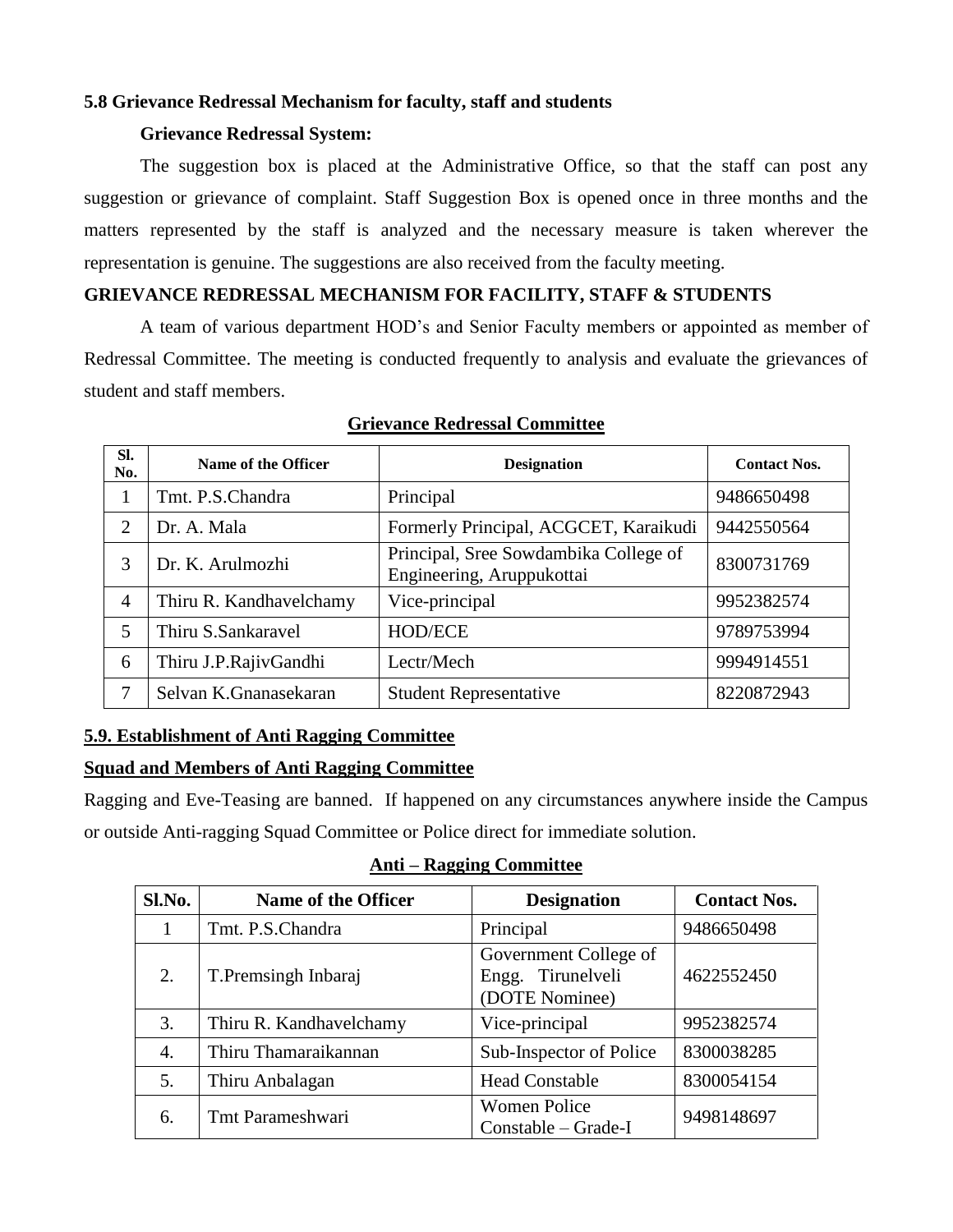| 7.  | Thiru S.Sureshkannan   | HOD/Civil                    | 8820574586 |
|-----|------------------------|------------------------------|------------|
| 8.  | Tmt K.Sridevi          | <b>HOD/EEE</b>               | 9092938495 |
| 9.  | Thiru. S.Sankaravel    | <b>HOD/ECE</b>               | 9789753994 |
| 10. | Tmt. V.Dhanalaksmi     | HOD/IT                       | 9443544424 |
| 11. | Thiru K.Rameshwaran    | HOD/Textile                  | 9943242542 |
| 12. | Thiru. V.Madhan        | HOD/MECH (R&AC)              | 9487052418 |
| 13. | Thiru P.Murugeshkumar  | HOD/I Year                   | 8608404465 |
| 14. | Thiru G.Ponnuchamy     | Physical director            | 9944300168 |
| 15  | Thiru C.Prabhusankar   | <b>NSS Programme Officer</b> | 8489336769 |
| 16  | Tmt.S.Kalaiselvi       | <b>NSS Programme Officer</b> | 9952836650 |
| 17  | Thiru R. Veerapandi    | NCC Programme Officer        | 6369187675 |
| 18  | Thiru M.Nagumani       | Sr.Ws.Instructor             | 9788783625 |
| 19  | Thiru M.Kannirasu      | Parent                       | 9488151716 |
| 20  | Thiru R. Vijayarajan   | Parent                       | 8870607642 |
| 21  | Thiru R.Thulasiram     | Parent                       | 9952382651 |
| 22  | K.Mohanraj             | Student                      | 9488151716 |
| 23  | R.V.Rathina Manikandan | Student                      | 9942348348 |
| 24  | T.Pratheega            | Student                      | 8825709248 |

# **Anti – Ragging Squad**

| Sl.No.         | <b>Name of the Officer</b> | <b>Designation</b>                                           | <b>Contact Nos.</b> |
|----------------|----------------------------|--------------------------------------------------------------|---------------------|
| 1              | Tmt. P.S.Chandra           | Principal                                                    | 9486650498          |
| 2.             | T. Premsingh Inbaraj       | Government College of<br>Engg. Tirunelveli<br>(DOTE Nominee) | 4622552450          |
| 3              | Thiru R. Kandhavelchamy    | Vice-principal                                               | 9952382574          |
| $\overline{4}$ | Thiru S.Sureshkannan       | HOD/Civil                                                    | 8820574586          |
| 5              | Tmt K.Sridevi              | <b>HOD/EEE</b>                                               | 9092938495          |
| 6              | Thiru. S.Sankaravel        | <b>HOD/ECE</b>                                               | 9789753994          |
| 7              | Tmt. V.Dhanalaksmi         | HOD/IT                                                       | 9443544424          |
| 8              | Thiru K.Rameshwaran        | HOD/Textile                                                  | 9943242542          |
| 9              | Thiru. V.Madhan            | HOD/MECH (R&AC)                                              | 9487052418          |
| 10             | Thiru P.Murugeshkumar      | HOD/I Year                                                   | 8608404465          |
| 11             | Thiru G.Ponnuchamy         | Physical director                                            | 9944300168          |
| 12             | Thiru C.Prabhusankar       | NSS Programme Officer                                        | 8489336769          |
| 13             | Tmt.S.Kalaiselvi           | NSS Programme Officer                                        | 9952836650          |
| 14             | Thiru R. Veerapandi        | NCC Programme Officer                                        | 6369187675          |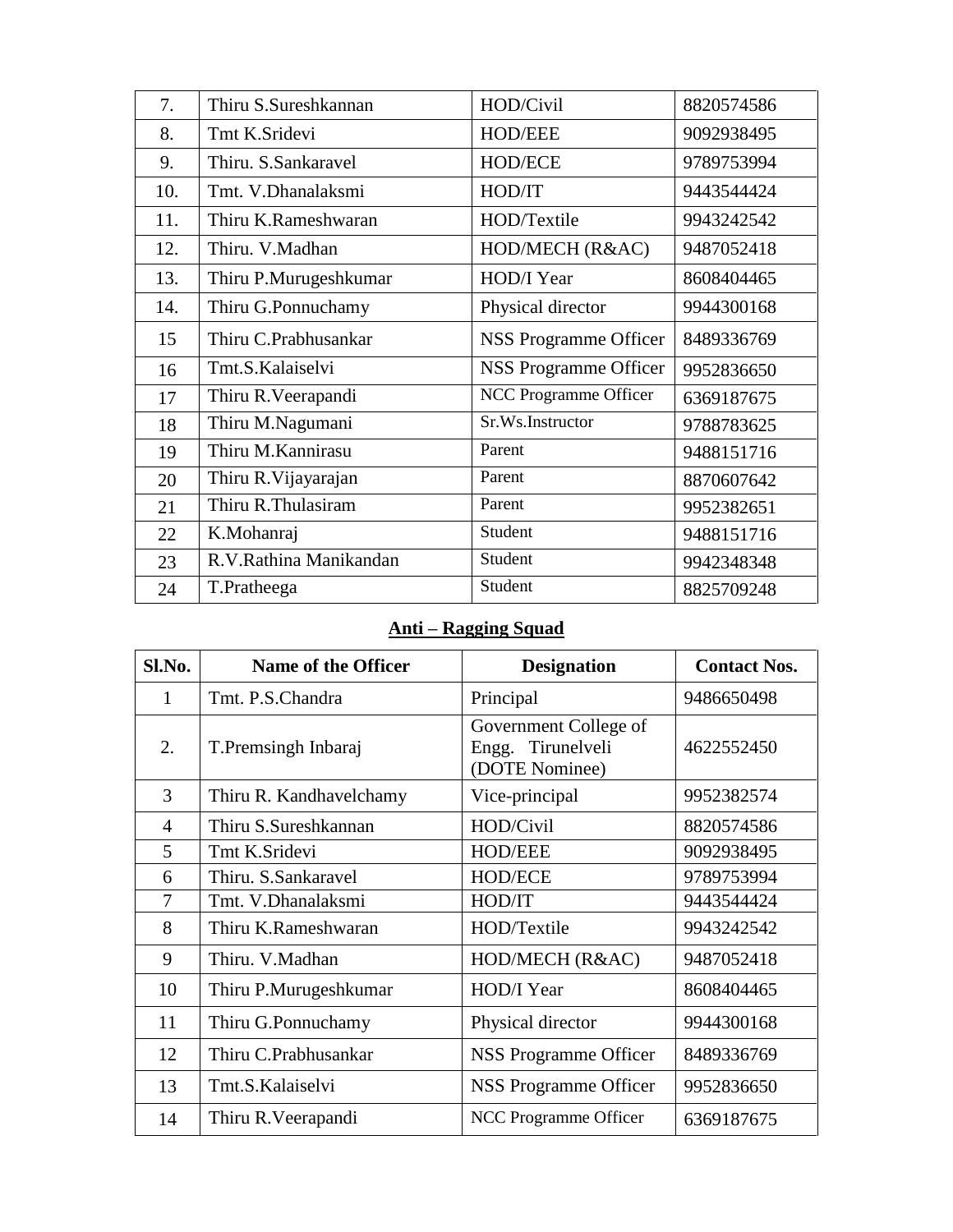#### **5.10 Establishment of Online Grievance Redressal Mechanism**

The Institution web portal the grievance box is displayed to submit feedback to committee regarding facility improvement, suggestion and other grievance.

The Online grievance redressal committee taken printout taken from grievance box and email. And then the committee is discussed and analysed for taken necessary action for received grievances.

| Sl.<br>No.     | Name of the Officer     | <b>Designation</b>                                                 | <b>Contact Nos.</b> |
|----------------|-------------------------|--------------------------------------------------------------------|---------------------|
|                | Tmt. P.S.Chandra        | Principal                                                          | 9486650498          |
| 2              | Dr. A. Mala             | Formerly Principal, ACGCET, Karaikudi                              |                     |
| 3              | Dr. K. Arulmozhi        | Principal, Sree Sowdambika College of<br>Engineering, Aruppukottai | 8300731769          |
| $\overline{4}$ | Thiru R. Kandhavelchamy | Vice-principal                                                     | 9952382574          |
|                | Tmt V.Dhanalakshmi      | HOD/IT                                                             | 9443544424          |

The action taken report is displayed on on college web portal.

# **5.11. Establishment Grievance committee in the Institution and the Appointment of Ombudsman by the DOTE.**

Dr. K. Arulmozhi, Principal, Sree Sowdambika College of Engineering, Aruppukottai is appointed as member of Ombudsman (Grievance Redressal Committee) in our Polytechnic College from 02.11.2020 onwards.

#### **5.12. Establishment of Internal Complaint Committee (ICC)**

#### **Internal Complaints Committee**

Internal complaint committee is formed for preventing sexual harassment of women at workplace . If happened on any circumstances anywhere inside the Campus or outside Internal Complaint Committee direct for immediate solution.

| <b>Internal Complaint Committee</b> |  |  |  |  |
|-------------------------------------|--|--|--|--|
|-------------------------------------|--|--|--|--|

| Sl.No. | <b>Name of the Officer</b> | <b>Employee</b>                       | <b>Designation</b> | <b>Contact</b><br>Nos. |
|--------|----------------------------|---------------------------------------|--------------------|------------------------|
|        | Tmt K.Sridevi              | <b>HOD/EEE</b>                        | Member             | 9092938495             |
| 2      | Tmt V.Dhanalakshmi         | HOD/IT                                | Member             | 9443544424             |
|        | Tmt S.Rubha                | Lectr/English                         | Member             | 9791653756             |
|        | Tmt. R.Seethalakshmi       | NGO / Don<br>foundation, Aruppukottai | Member             | 8508665566             |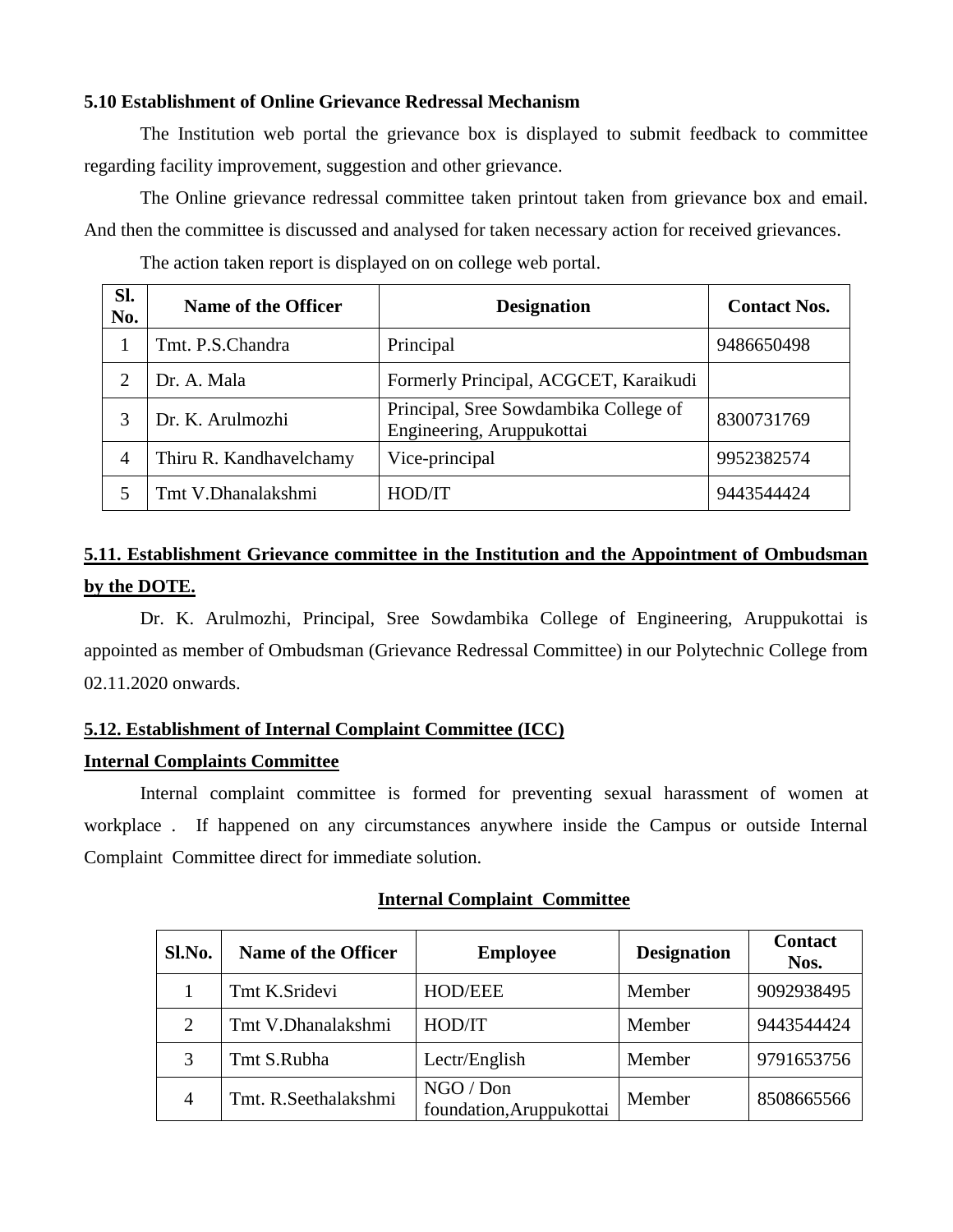|   | Tmt.K.K.Sivakami                   | Assistant             | Member | 8489334999 |
|---|------------------------------------|-----------------------|--------|------------|
| 6 | Tmt. P.Kalavathi                   | Lab Assistant         | Member | 9655170040 |
|   | Selvi.R.Kaleeswari@<br>Rajalakshmi | <b>III Yr Student</b> | Member | 7639535267 |
|   | Selvi.M.Hemalatha                  | <b>II</b> Yr Student  | Member | 9787550599 |
|   | Selvi.A.Sa.Lakshmi<br>Paramitha    | <b>III Yr Student</b> | Member | 8300626101 |

# **5.13. Establishment of Committee for SC / ST**

The committee for SC/ST is formed for preventing atrocities on SC/ST. If happened on any circumstances anywhere inside the Campus or outside "The Committee for SC/ST**"** direct for immediate solution.

## **The Committee for SC/ST**

| Sl.No. | Name of the Officer     | <b>Designation</b>            | <b>Contact Nos.</b> |
|--------|-------------------------|-------------------------------|---------------------|
|        | Tmt. P.S.Chandra        | Principal                     | 9486650498          |
| 2      | Thiru R. Kandhavelchamy | Vice-principal                | 9952382574          |
| 3      | Thiru J.P.Rajivgandhi   | Lect/Mechanical               | 9994914551          |
| 4      | Tmt S.Subapriya         | Lect/EEE                      | 7558194660          |
| 5      | Selvi. S.Eswari         | <b>III Year Civil Student</b> | 8489172320          |
| 6      | Selvan. M. Karuppasamy  | <b>III Year Mech Student</b>  | 9459436295          |

## **5.14. Internal Quality Assurance**

# **Members of IQAC**

Internal Quality Assurance Cell is formed in the Institute to bring out quality improvement in the academic process.

**INTERNAL QUALITY ASSURANCE CELL MEMBERS**

| S. No            | Name of the Officer                      | <b>Designation</b>             | <b>Mobile No</b> |
|------------------|------------------------------------------|--------------------------------|------------------|
| 1.               | Er. P.S. Chandra, Principal              | <b>Chair Person</b>            | 94866-50498      |
| 2.               | Thiru. M.Mallaian, Secretary             | <b>Representing Management</b> | 94862-60066      |
| 3.               | Thiru. R. Kandhavelchamy, Vice Principal | Academic Expert                | 79043-77289      |
| $\overline{4}$ . | Thiru. S. Devadoss, Manager              | Member from Administration     | 99414-89981      |
| 5.               | Thiru. S.Sureshkannan, HOD / Civil       | <b>Members of Faculty</b>      | 98650-77353      |
| 6.               | Thiru. S. Sankaravel, HOD / ECE          | <b>Members of Faculty</b>      | 97897-53994      |
| 7.               | Thiru. V. Dhanalakshmi, HOD / IT         | <b>Members of Faculty</b>      | 94435-44424      |
| 8.               | Thiru. K.Rameswaran, HOD / Textile       | <b>Members of Faculty</b>      | 99432-42542      |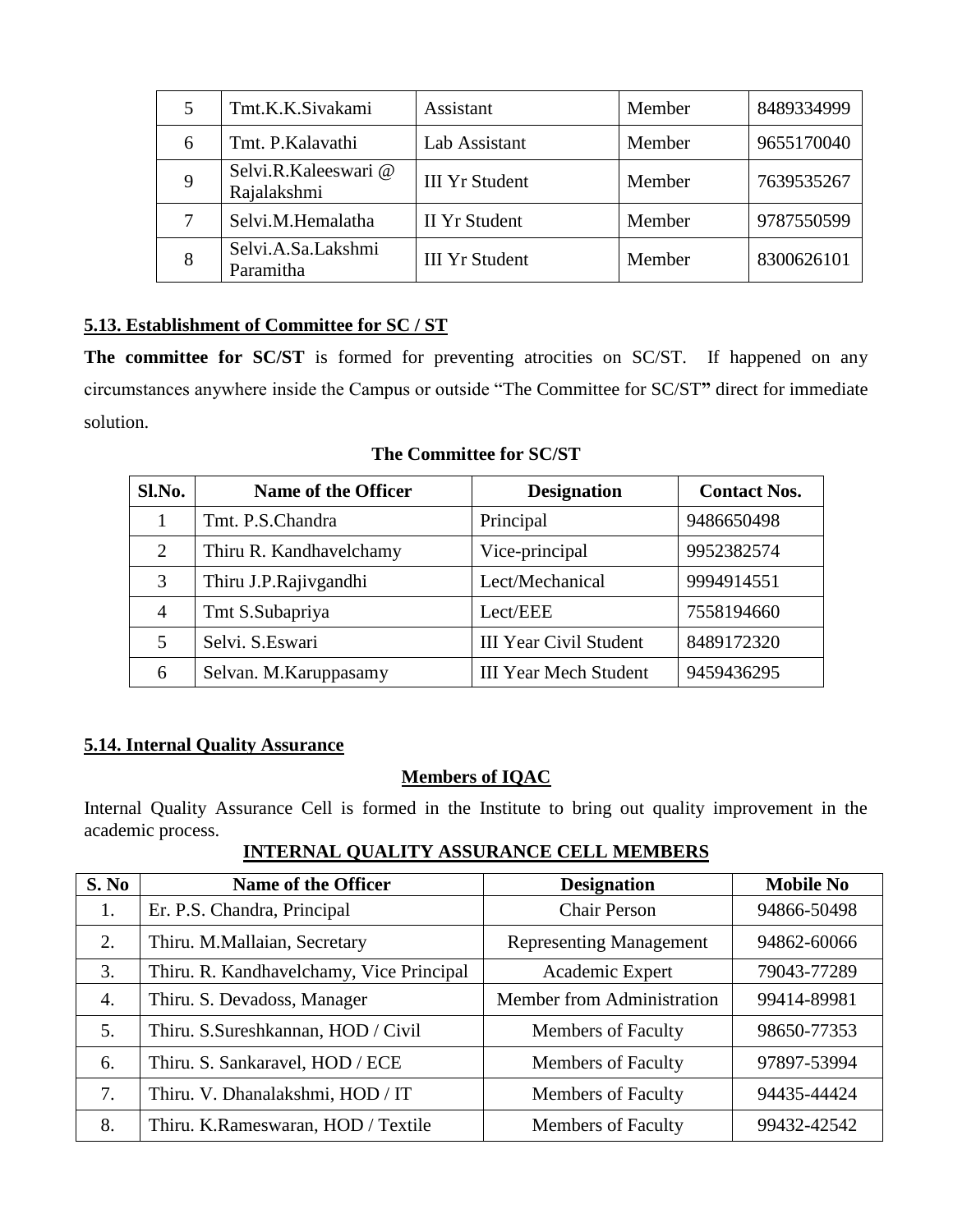| 9.  | Thiru. V.Madhan, HOD / R&AC               | <b>Members of Faculty</b>  | 88384-32959 |
|-----|-------------------------------------------|----------------------------|-------------|
| 10. | Thiru. R. Chandrasekaran, NGO             | Nominee from Local Society | 85086-65566 |
| 11. | Mr.V.Kanthavel, Kangeya Textile Pvt.Ltd., | Nominee from Industries    | 94431-52042 |
| 12. | Mr. S.Dharmaraj                           | Nominee from Parent        | 86753-75241 |
| 13. | Mr.J. Dharmaraj, Shri Meenakshi Planners  | Alumni Member              | 98940-68866 |
| 14. | Mr. D. Sivadhanush, ECE Department        | <b>Student Nominee</b>     | 93429-27866 |
| 15. | Mrs. K. Sridevi, HOD / EEE                | $Directory - IQAC$         | 90929-38495 |
| 16. | Mr. P.Murugeshkumar, HOD / I Year         | $Sercetary - IQAC$         | 86672-37842 |

# **6. Programmes**

| 6.1 Name of Programmes approved by AICTE                        | : Engineering $&$ Technology |
|-----------------------------------------------------------------|------------------------------|
| 6.2 Name of Programmes Accrediated by NBA                       | $: - -$                      |
| 6.3 Status of Accrediation of the Courses                       | : Preliminary action         |
| <b>Total Number of Courses</b><br>$\circ$                       | $:7$ (Seven)                 |
| No. of Courses for which applied for Accreditation<br>$\circ$   | $\frac{1}{2}$ $\frac{1}{2}$  |
| Status for Accreditation – Preliminary / Applied for<br>$\circ$ | : Preliminary action         |

# 6.4 For Each Programme details are given

| Name of the Course          |                                                                     | <b>Diploma in Civil Engineering</b> |                   |                |                |                                                                      |  |  |
|-----------------------------|---------------------------------------------------------------------|-------------------------------------|-------------------|----------------|----------------|----------------------------------------------------------------------|--|--|
| Number of seats             | 60                                                                  |                                     |                   |                |                |                                                                      |  |  |
| Duration                    |                                                                     | 3 Years                             |                   |                |                |                                                                      |  |  |
| Cut-off marks               |                                                                     | <b>SSLC</b> Pass                    |                   |                |                |                                                                      |  |  |
| Fee                         |                                                                     | Rs. $35,000$ /per year              |                   |                |                |                                                                      |  |  |
| <b>Placement Facilities</b> | Placement Training Cell, Core Software Training, Aptitude Training, |                                     |                   |                |                |                                                                      |  |  |
|                             |                                                                     |                                     |                   |                |                | Technical Training Skill, English Communication Lab Facility, Online |  |  |
|                             | <b>Exam Facility</b>                                                |                                     |                   |                |                |                                                                      |  |  |
|                             |                                                                     |                                     |                   |                |                |                                                                      |  |  |
| Campus placement            |                                                                     | Year                                | No of             | <b>Minimum</b> | <b>Maximum</b> |                                                                      |  |  |
|                             |                                                                     |                                     | <b>Placements</b> | salary         | salary         |                                                                      |  |  |
|                             |                                                                     | 2019-2020                           | 26                | 8000           | 15000          |                                                                      |  |  |
|                             |                                                                     | 2020-2021                           | 35                | 8000           | 15000          |                                                                      |  |  |
|                             |                                                                     | 2021-2022                           | 33                | 10000          | 15000          |                                                                      |  |  |
| Collaboration with foreign  | $---$                                                               |                                     |                   |                |                |                                                                      |  |  |
| universities                |                                                                     |                                     |                   |                |                |                                                                      |  |  |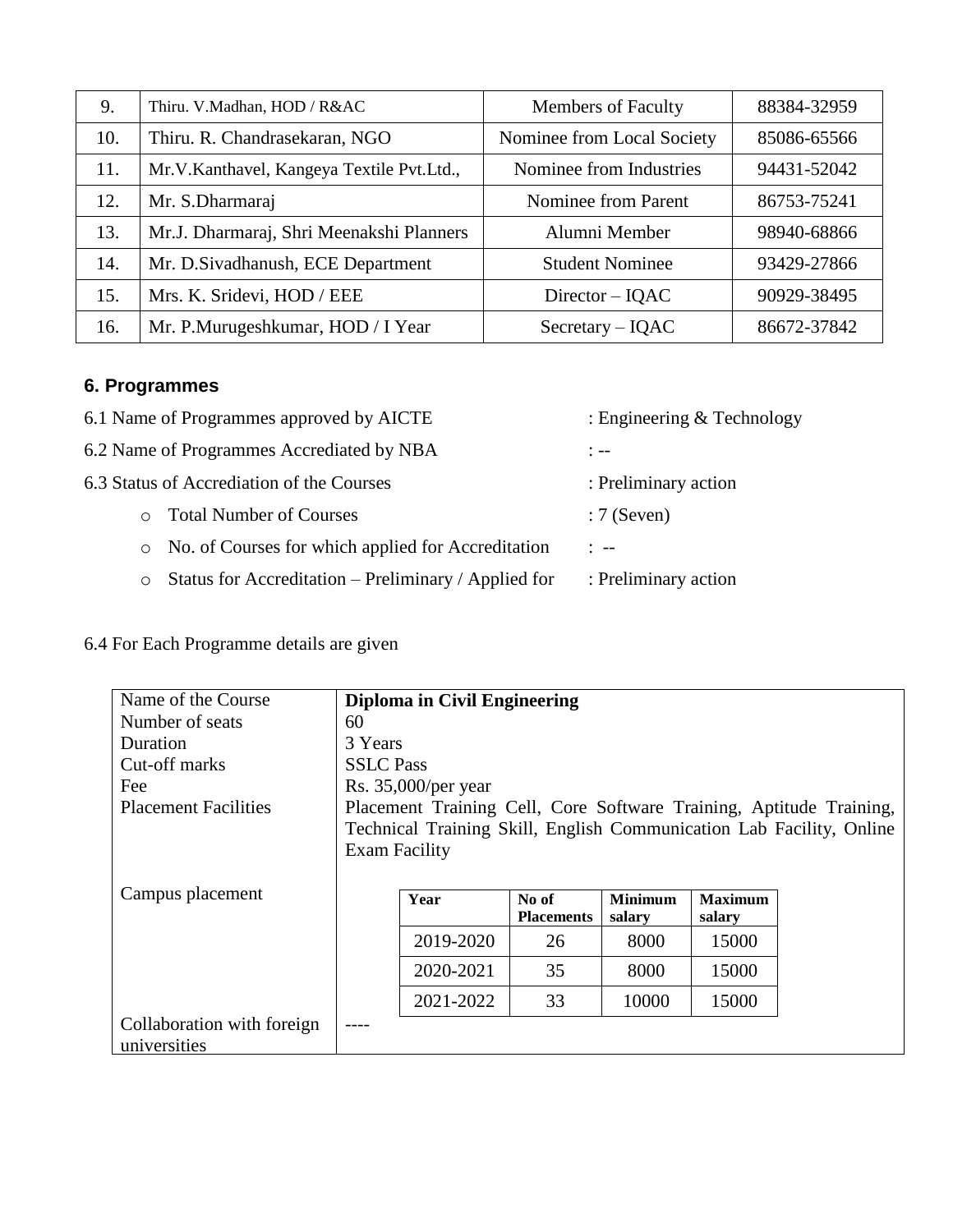| Name of the Course          |                      | <b>Diploma in Mechanical Engineering</b>        |                            |                          |                          |                                                                      |  |
|-----------------------------|----------------------|-------------------------------------------------|----------------------------|--------------------------|--------------------------|----------------------------------------------------------------------|--|
| Number of seats             | 180                  |                                                 |                            |                          |                          |                                                                      |  |
| Duration                    | 3 Years              |                                                 |                            |                          |                          |                                                                      |  |
| Cut-off marks               | <b>SSLC Pass</b>     |                                                 |                            |                          |                          |                                                                      |  |
| Fee                         |                      | Rs. 35,000/per year                             |                            |                          |                          |                                                                      |  |
| <b>Placement Facilities</b> |                      |                                                 |                            |                          |                          | Placement Training Cell, Core Software Training, Aptitude Training,  |  |
|                             |                      |                                                 |                            |                          |                          | Technical Training Skill, English Communication Lab Facility, Online |  |
|                             | <b>Exam Facility</b> |                                                 |                            |                          |                          |                                                                      |  |
|                             |                      |                                                 |                            |                          |                          |                                                                      |  |
| Campus placement            |                      | year                                            | No of<br><b>Placements</b> | <b>Minimum</b><br>salary | <b>Maximum</b><br>salary |                                                                      |  |
|                             |                      | 2019-2020                                       | 198                        | 8000                     | 15000                    |                                                                      |  |
|                             |                      | 2020-2021                                       | 192                        | 8000                     | 15000                    |                                                                      |  |
|                             |                      | 2021-2022                                       | $174 + 47$                 | 10000                    | 15000                    |                                                                      |  |
| Collaboration with foreign  |                      |                                                 |                            |                          |                          |                                                                      |  |
| universities                |                      |                                                 |                            |                          |                          |                                                                      |  |
|                             |                      |                                                 |                            |                          |                          |                                                                      |  |
| Name of the Course          |                      | Diploma in Electrical & Electronics Engineering |                            |                          |                          |                                                                      |  |
| Number of seats             | 120                  |                                                 |                            |                          |                          |                                                                      |  |
| Duration                    | 3 Years              |                                                 |                            |                          |                          |                                                                      |  |
| Cut-off marks               | <b>SSLC Pass</b>     |                                                 |                            |                          |                          |                                                                      |  |
| Fee                         |                      | Rs. 35,000/per year                             |                            |                          |                          |                                                                      |  |
| <b>Placement Facilities</b> |                      |                                                 |                            |                          |                          | Placement Training Cell, Core Software Training, Aptitude Training,  |  |
|                             |                      |                                                 |                            |                          |                          | Technical Training Skill, English Communication Lab Facility, Online |  |
|                             | <b>Exam Facility</b> |                                                 |                            |                          |                          |                                                                      |  |
|                             |                      |                                                 |                            |                          |                          |                                                                      |  |
| Campus placement            |                      | year                                            | No of<br><b>Placements</b> | <b>Minimum</b><br>salary | <b>Maximum</b><br>salary |                                                                      |  |
|                             |                      | 2019-2020                                       | 109                        | 8000                     | 15000                    |                                                                      |  |
|                             |                      | 2020-2021                                       | 106                        | 8000                     | 15000                    |                                                                      |  |
| Collaboration with foreign  |                      | 2021-2022                                       | $99 + 36$                  | 10000                    | 15000                    |                                                                      |  |
| universities                |                      |                                                 |                            |                          |                          |                                                                      |  |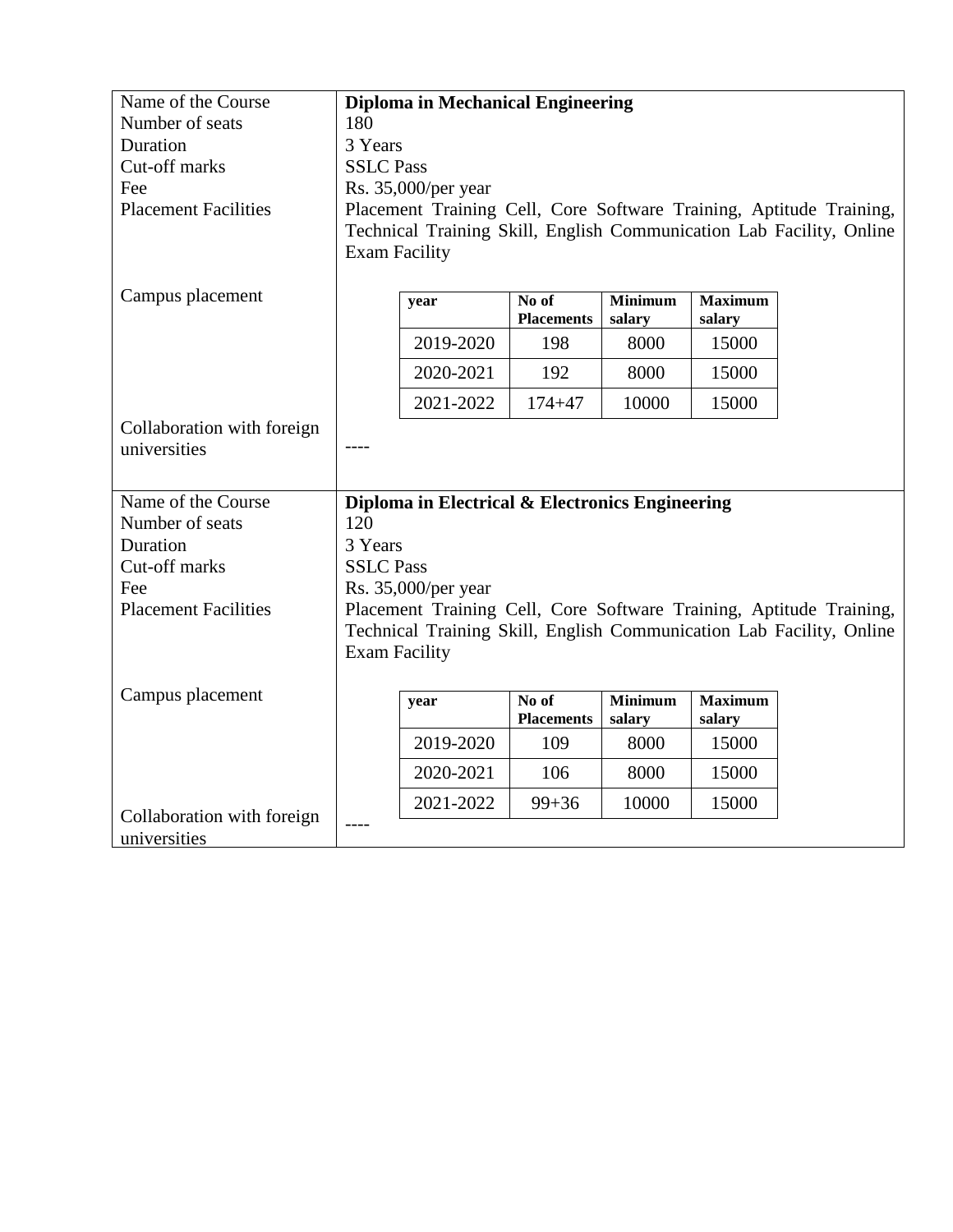| Name of the Course                         |                                                                                                                                                                        | Diploma in Electronics & Communication Engineering                       |  |                            |  |                          |  |                          |  |                                                                               |
|--------------------------------------------|------------------------------------------------------------------------------------------------------------------------------------------------------------------------|--------------------------------------------------------------------------|--|----------------------------|--|--------------------------|--|--------------------------|--|-------------------------------------------------------------------------------|
| Number of seats                            | 60                                                                                                                                                                     |                                                                          |  |                            |  |                          |  |                          |  |                                                                               |
| Duration                                   | 3 Years                                                                                                                                                                |                                                                          |  |                            |  |                          |  |                          |  |                                                                               |
| Cut-off marks                              | <b>SSLC Pass</b>                                                                                                                                                       |                                                                          |  |                            |  |                          |  |                          |  |                                                                               |
| Fee                                        |                                                                                                                                                                        | Rs. 35,000/per year                                                      |  |                            |  |                          |  |                          |  |                                                                               |
| <b>Placement Facilities</b>                |                                                                                                                                                                        |                                                                          |  |                            |  |                          |  |                          |  | Placement Training Cell, Core Software Training, Aptitude Training, Technical |
|                                            |                                                                                                                                                                        | Training Skill, English Communication Lab Facility, Online Exam Facility |  |                            |  |                          |  |                          |  |                                                                               |
|                                            |                                                                                                                                                                        | year                                                                     |  | No of<br><b>Placements</b> |  | <b>Minimum</b><br>salary |  | <b>Maximum</b><br>salary |  |                                                                               |
| Campus placement                           |                                                                                                                                                                        | 2019-2020                                                                |  | 22                         |  | 8000                     |  | 15000                    |  |                                                                               |
|                                            |                                                                                                                                                                        | 2020-2021                                                                |  | 26                         |  | 8000                     |  | 15000                    |  |                                                                               |
|                                            |                                                                                                                                                                        | 2021-2022                                                                |  | $28 + 14$                  |  | 10000                    |  | 15000                    |  |                                                                               |
| Collaboration with foreign<br>universities |                                                                                                                                                                        |                                                                          |  |                            |  |                          |  |                          |  |                                                                               |
| Name of the Course                         |                                                                                                                                                                        | <b>Diploma in Information Technology</b>                                 |  |                            |  |                          |  |                          |  |                                                                               |
| Number of seats                            | 30                                                                                                                                                                     |                                                                          |  |                            |  |                          |  |                          |  |                                                                               |
| Duration                                   | 3 Years                                                                                                                                                                |                                                                          |  |                            |  |                          |  |                          |  |                                                                               |
| Cut-off marks                              | <b>SSLC Pass</b>                                                                                                                                                       |                                                                          |  |                            |  |                          |  |                          |  |                                                                               |
| Fee                                        | Rs. 35,000/per year                                                                                                                                                    |                                                                          |  |                            |  |                          |  |                          |  |                                                                               |
| <b>Placement Facilities</b>                | Placement Training Cell, Core Software Training, Aptitude Training, Technical                                                                                          |                                                                          |  |                            |  |                          |  |                          |  |                                                                               |
|                                            | Training Skill, English Communication Lab Facility, Online Exam Facility<br><b>Minimum</b><br><b>Maximum</b><br>No of<br>year<br><b>Placements</b><br>salary<br>salary |                                                                          |  |                            |  |                          |  |                          |  |                                                                               |
| Campus placement                           |                                                                                                                                                                        | 2019-2020                                                                |  | 13                         |  | 8000                     |  | 15000                    |  |                                                                               |
|                                            |                                                                                                                                                                        | 2020-2021                                                                |  | 22                         |  | 8000                     |  | 15000                    |  |                                                                               |
| Collaboration with foreign                 |                                                                                                                                                                        | 2021-2022                                                                |  | 21                         |  | 10000                    |  | 15000                    |  |                                                                               |
| universities                               |                                                                                                                                                                        |                                                                          |  |                            |  |                          |  |                          |  |                                                                               |
| Name of the Course                         |                                                                                                                                                                        | <b>Diploma in Textile Technology</b>                                     |  |                            |  |                          |  |                          |  |                                                                               |
| Number of seats                            | 60                                                                                                                                                                     |                                                                          |  |                            |  |                          |  |                          |  |                                                                               |
| Duration                                   | 3 Years                                                                                                                                                                |                                                                          |  |                            |  |                          |  |                          |  |                                                                               |
| Cut-off marks                              | <b>SSLC Pass</b>                                                                                                                                                       |                                                                          |  |                            |  |                          |  |                          |  |                                                                               |
| Fee                                        |                                                                                                                                                                        | Rs. 35,000/per year                                                      |  |                            |  |                          |  |                          |  |                                                                               |
| <b>Placement Facilities</b>                |                                                                                                                                                                        |                                                                          |  |                            |  |                          |  |                          |  | Placement Training Cell, Core Software Training, Aptitude Training, Technical |
|                                            |                                                                                                                                                                        | Training Skill, English Communication Lab Facility, Online Exam Facility |  |                            |  |                          |  |                          |  |                                                                               |
| Campus placement                           |                                                                                                                                                                        | year                                                                     |  | No of<br><b>Placements</b> |  | <b>Minimum</b><br>salary |  | <b>Maximum</b><br>salary |  |                                                                               |
|                                            |                                                                                                                                                                        | 2019-2020                                                                |  | 20                         |  | 8000                     |  | 15000                    |  |                                                                               |
|                                            |                                                                                                                                                                        | 2020-2021                                                                |  | 16                         |  | 8000                     |  | 15000                    |  |                                                                               |
|                                            |                                                                                                                                                                        | 2021-2022                                                                |  | 31                         |  | 10000                    |  | 15000                    |  |                                                                               |
| Collaboration with foreign<br>universities |                                                                                                                                                                        |                                                                          |  |                            |  |                          |  |                          |  |                                                                               |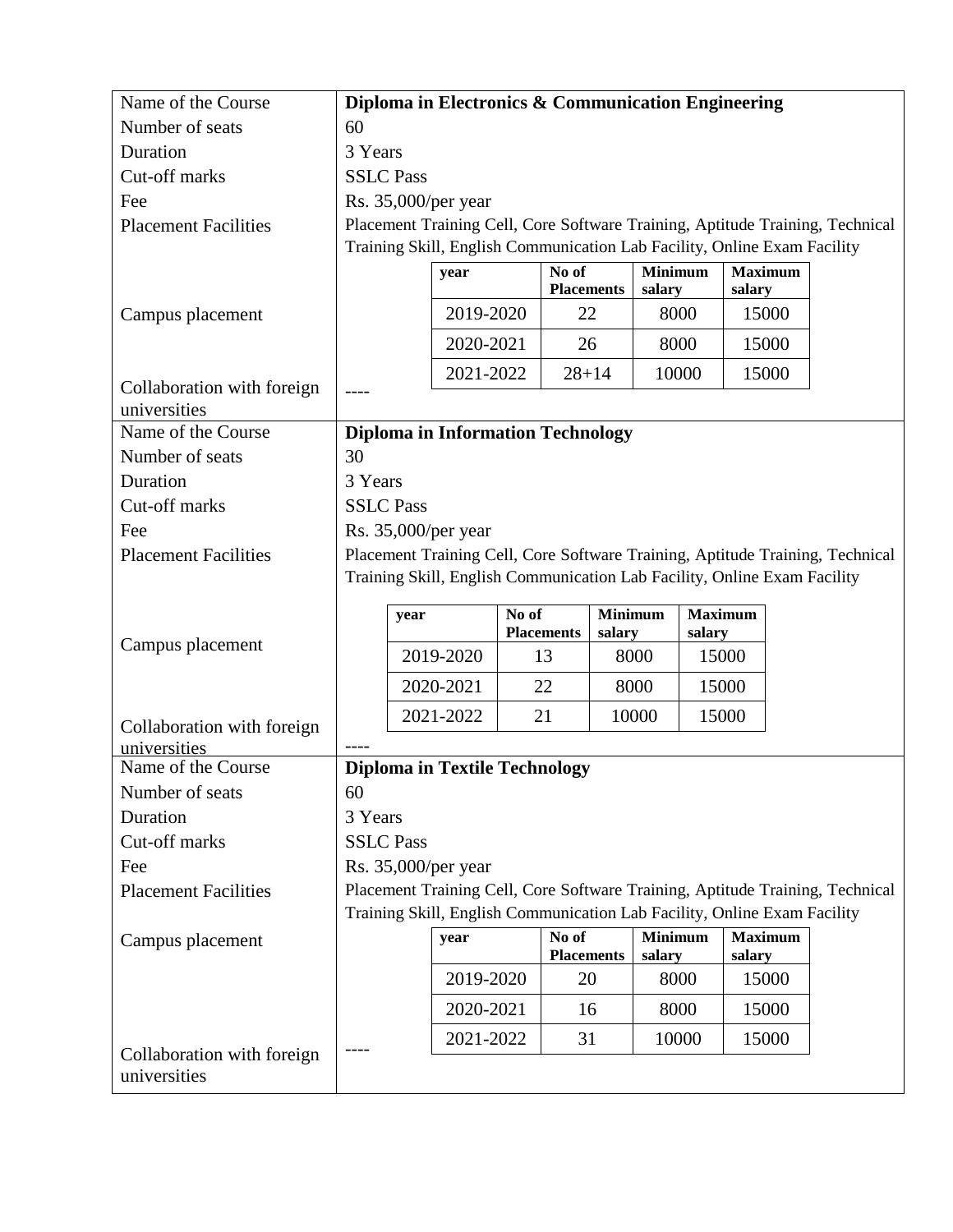| Name of the Course          |                                                                     | Diploma in Mechanical Engineering (R&AC) |                   |                |                |                                                                      |  |
|-----------------------------|---------------------------------------------------------------------|------------------------------------------|-------------------|----------------|----------------|----------------------------------------------------------------------|--|
| Number of seats             | 30                                                                  |                                          |                   |                |                |                                                                      |  |
| Duration                    |                                                                     | 3 Years                                  |                   |                |                |                                                                      |  |
| Cut-off marks               |                                                                     | <b>SSLC</b> Pass                         |                   |                |                |                                                                      |  |
| Fee                         |                                                                     | Rs. 35,000/per year                      |                   |                |                |                                                                      |  |
| <b>Placement Facilities</b> | Placement Training Cell, Core Software Training, Aptitude Training, |                                          |                   |                |                |                                                                      |  |
|                             |                                                                     |                                          |                   |                |                | Technical Training Skill, English Communication Lab Facility, Online |  |
|                             | <b>Exam Facility</b>                                                |                                          |                   |                |                |                                                                      |  |
|                             |                                                                     |                                          |                   |                |                |                                                                      |  |
| Campus placement            |                                                                     | year                                     | No of             | <b>Minimum</b> | <b>Maximum</b> |                                                                      |  |
|                             |                                                                     |                                          | <b>Placements</b> | salary         | salary         |                                                                      |  |
|                             |                                                                     | 2019-2020                                | 30                | 8000           | 15000          |                                                                      |  |
|                             |                                                                     | 2020-2021                                | 21                | 8000           | 15000          |                                                                      |  |
|                             |                                                                     | 2021-2022                                | 30                | 10000          | 15000          |                                                                      |  |
|                             |                                                                     |                                          |                   |                |                |                                                                      |  |
| Collaboration with foreign  |                                                                     |                                          |                   |                |                |                                                                      |  |
| universities                |                                                                     |                                          |                   |                |                |                                                                      |  |

# **6.5 Name and Duration of Programme(s) having**

 **Twinning and collaboration with Foreign University** : NIL

# **7. Faculty**

| S.No           | <b>Branch</b>                                         | Permanent<br><b>Faculty</b> | Adjunct<br><b>Faculty</b> | Staff:<br><b>Student</b><br>ratio | No.of<br>faculty<br>employed | No. of<br><b>Faculty</b><br>Left<br>during<br>last three<br>years |
|----------------|-------------------------------------------------------|-----------------------------|---------------------------|-----------------------------------|------------------------------|-------------------------------------------------------------------|
| 1              | Civil Engineering                                     | 8                           |                           | 1:25                              | 8                            | 1                                                                 |
| 2              | Mechanical Engineering                                | 23                          |                           | 1:25                              | 23                           | $\overline{4}$                                                    |
| 3              | Electrical & Electronics Engg                         | 15                          |                           | 1:25                              | 15                           | $\overline{4}$                                                    |
| $\overline{4}$ | Electronics & Communication<br>Engineering            | 9                           |                           | 1:25                              | 9                            | 1                                                                 |
| 5              | <b>Information Technology</b>                         | 7                           |                           | 1:25                              | 7                            |                                                                   |
| 6              | <b>Textile Technology</b>                             | 8                           |                           | 1:25                              | 8                            | 1                                                                 |
| 7              | Mechanical Engg. (Refrigeration<br>& Airconditioning) | 4                           |                           | 1:25                              | 4                            |                                                                   |

# **8. Profile of Vice-Chancellor/Director/Principal/Faculty**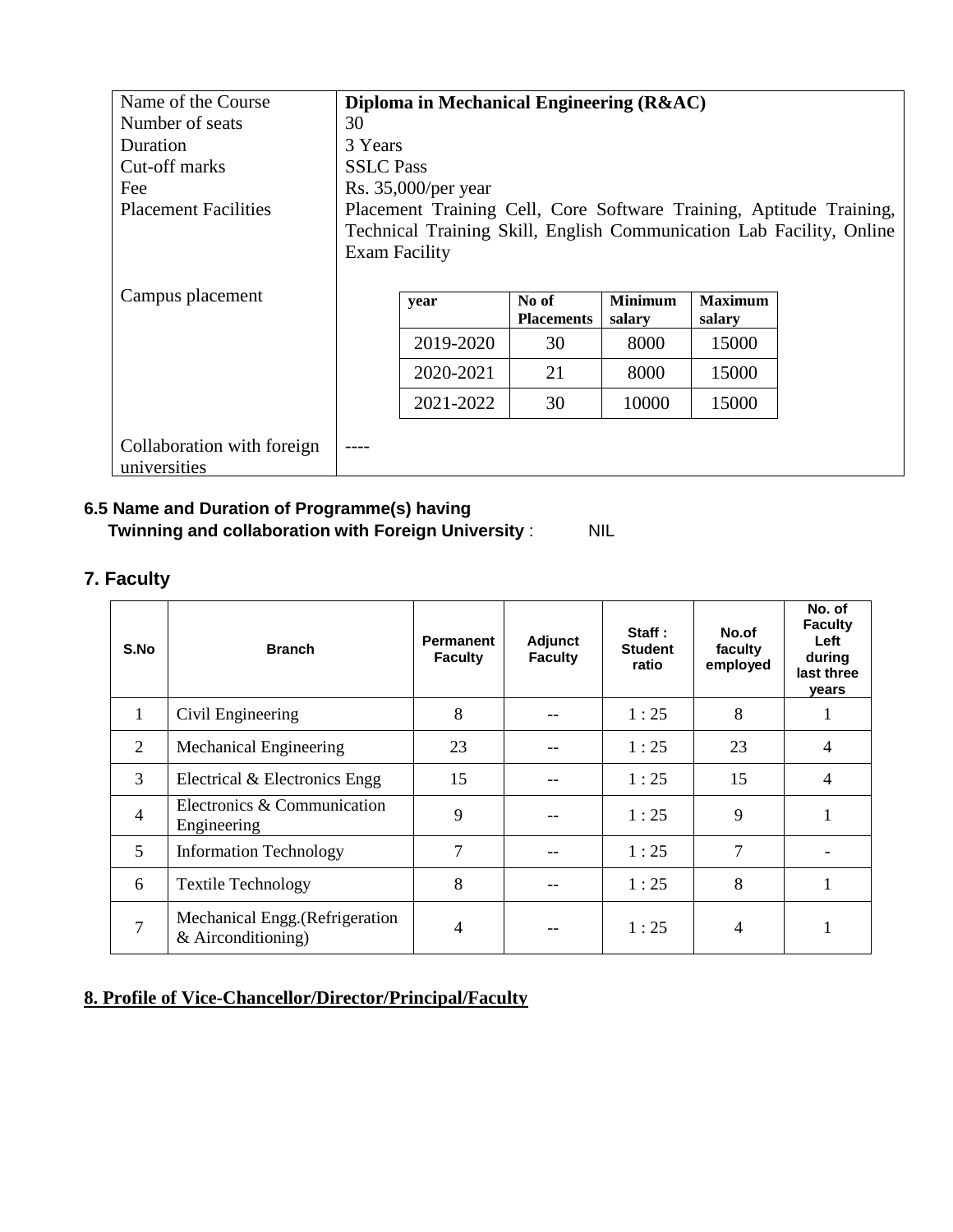| SI.<br>No<br>$\bullet$ | <b>Title</b> | <b>First Name</b>         | <b>Last Name</b>                | Date of<br><b>Birth</b> | <b>Faculty Unique</b><br>ID | Qualifica<br>tion | Teach<br>ing<br><b>Exper</b><br>ience<br>in<br>years | Area of<br>Specialisa<br>tion | Course                        |
|------------------------|--------------|---------------------------|---------------------------------|-------------------------|-----------------------------|-------------------|------------------------------------------------------|-------------------------------|-------------------------------|
| 1                      | Mrs.         | P SUNDARAM                | <b>CHANDRA</b>                  | 9/4/1967                | 1-497963971                 | <b>ME</b>         | 33                                                   | <b>CIVIL</b>                  | <b>CIVIL ENGINEERING</b>      |
| $\overline{2}$         | Mr.          | SELVARAJ                  | SURESHKANNAN                    | 23/3/1991               | 1-2906718532                | BE                | 6                                                    | <b>CIVIL</b>                  | <b>CIVIL ENGINEERING</b>      |
|                        |              | <b>MEENTCHI</b>           |                                 |                         |                             |                   |                                                      |                               |                               |
| 3                      | Mr.          | SUNDARAM                  | SARAVANAKUMAR                   | 1/6/1975                | 1-476628826                 | BE                | 16                                                   | <b>CIVIL</b>                  | <b>CIVIL ENGINEERING</b>      |
|                        |              |                           | BALAMURUGAN                     |                         |                             |                   |                                                      |                               |                               |
| 4                      | Mr.          | B                         | <b>PONRAJ</b>                   | 5/3/1995                | 1-9436442190                | <b>BE</b>         | $\overline{2}$                                       | <b>CIVIL</b>                  | <b>CIVIL ENGINEERING</b>      |
| 5                      | Ms.          | <b>KALIDASS</b>           | <b>GAYATHRI</b>                 | 12/6/1997               | 1-10584567734               | BE                | $\mathbf{1}$                                         | <b>CIVIL</b>                  | <b>CIVIL ENGINEERING</b>      |
| 6                      | Mr.          | KARUNANITHI               | <b>GOKUL KRISHNA</b>            | 29/12/1995              | 1-11300829862               | BE                | $\mathbf{1}$                                         | <b>CIVIL</b>                  | <b>CIVIL ENGINEERING</b>      |
| $\overline{7}$         | Ms.          | GANESAN                   | <b>MYTHILI</b>                  | 11/4/1995               | 1-11303038091               | BE                | $\mathbf{1}$                                         | <b>CIVIL</b>                  | <b>CIVIL ENGINEERING</b>      |
| 8                      | Mr.          | RAMASAMY                  | KANDHAVELCHAMY                  | 21/2/1969               | 1-476510845                 | ME                | 26                                                   | <b>MECH</b>                   | MECHANICAL ENGINEERING        |
| 9                      | Mr.          | PARAMASIVAM               | BALASUNDARAM                    | 10/5/1955               | 1-476005531                 | <b>BE</b>         | 15                                                   | <b>MECH</b>                   | <b>MECHANICAL ENGINEERING</b> |
| 10                     | Mr.          | MALLAIAN                  | VELPANDI                        | 21/1/1979               | 1-476324116                 | BE                | 15                                                   | <b>MECH</b>                   | MECHANICAL ENGINEERING        |
| 11                     | Mr.          | RAMASAMY                  | BHARATHIMARNADU                 | 21/7/1983               | 1-475388285                 | BE                | 13                                                   | <b>MECH</b>                   | <b>MECHANICAL ENGINEERING</b> |
| 12                     | Mr.          | <b>PANDIAN</b>            | MUNEESWARAN                     | 14/3/1980               | 1-476416468                 | BE                | 12                                                   | <b>MECH</b>                   | <b>MECHANICAL ENGINEERING</b> |
| 13                     | Mr.          | <b>JESUDOSS</b>           | <b>RAJIV GANDHI</b>             | 17/4/1984               | 1-7385959399                | BE                | 8                                                    | <b>MECH</b>                   | MECHANICAL ENGINEERING        |
| 14                     | Mr.          | <b>MALLAIAH</b>           | SHANMUGAVEL                     | 5/3/1969                | 1-9319108824                | <b>BE</b>         | 8                                                    | <b>MECH</b>                   | <b>MECHANICAL ENGINEERING</b> |
| 15                     | Mr.          | BALAMURUGAN               | SANKARGANESH                    | 15/3/1992               | 1-3548171645                | ME                | 5                                                    | <b>MECH</b>                   | MECHANICAL ENGINEERING        |
| 16                     | Mr.          | SIVAMANI                  | <b>VIJAYAKUMAR</b>              | 10/6/1989               | 1-3547502730                | <b>BE</b>         | 5                                                    | <b>MECH</b>                   | MECHANICAL ENGINEERING        |
| 17                     | Mr.          | MUNIYANDI                 | SELVAKUMAR                      | 12/4/1983               | 1-3238647851                | <b>DME</b>        | 8                                                    | MECH                          | MECHANICAL ENGINEERING        |
| 18                     | Mr.          | <b>MANICKAM</b>           | <b>CHOCKAIYA</b>                | 6/6/1986                | 1-3545905831                | <b>BE</b>         | 5                                                    | <b>MECH</b>                   | <b>MECHANICAL ENGINEERING</b> |
| 19                     | Mr.          | PARAMASIVAM               | <b>JEYABABU</b>                 | 3/6/1986                | 1-9319108830                | BE                | 3                                                    | <b>MECH</b>                   | MECHANICAL ENGINEERING        |
| 20                     | Mr.          | <b>MUTHU</b>              | MARIKANI                        | 22/5/1991               | 1-7385959416                | BE                | $\overline{3}$                                       | <b>MECH</b>                   | <b>MECHANICAL ENGINEERING</b> |
| 21                     | Mr.          | <b>JOHN EBENESAR</b>      | SAMSUNDAR                       | 3/8/1997                | 1-10989291506               | BE                | $\mathbf{1}$                                         | MECH                          | MECHANICAL ENGINEERING        |
| 22                     | Mr.          | <b>ABDUL AZEES</b>        | <b>FAKRUDEEN</b>                | 10/5/1988               | 1-10971393666               | BE                | $\mathbf{1}$                                         | <b>MECH</b>                   | MECHANICAL ENIGINEERING       |
| 23                     | Mr.          | SRINIVASAN                | <b>DINESH BALAJI</b>            | 28/9/1995               | 1-11328573012               | <b>BE</b>         | $\mathbf{1}$                                         | <b>MECH</b>                   | MECHANICAL ENGINEERING        |
| 24                     | Mr.          | <b>MAHENDRA</b><br>SANKAR | THILAGA GNANA<br><b>DESIGNA</b> | 2/1/1994                | 1-11328574111               | BE                | $\mathbf{1}$                                         | <b>MECH</b>                   | MECHANICAL ENIGINEERING       |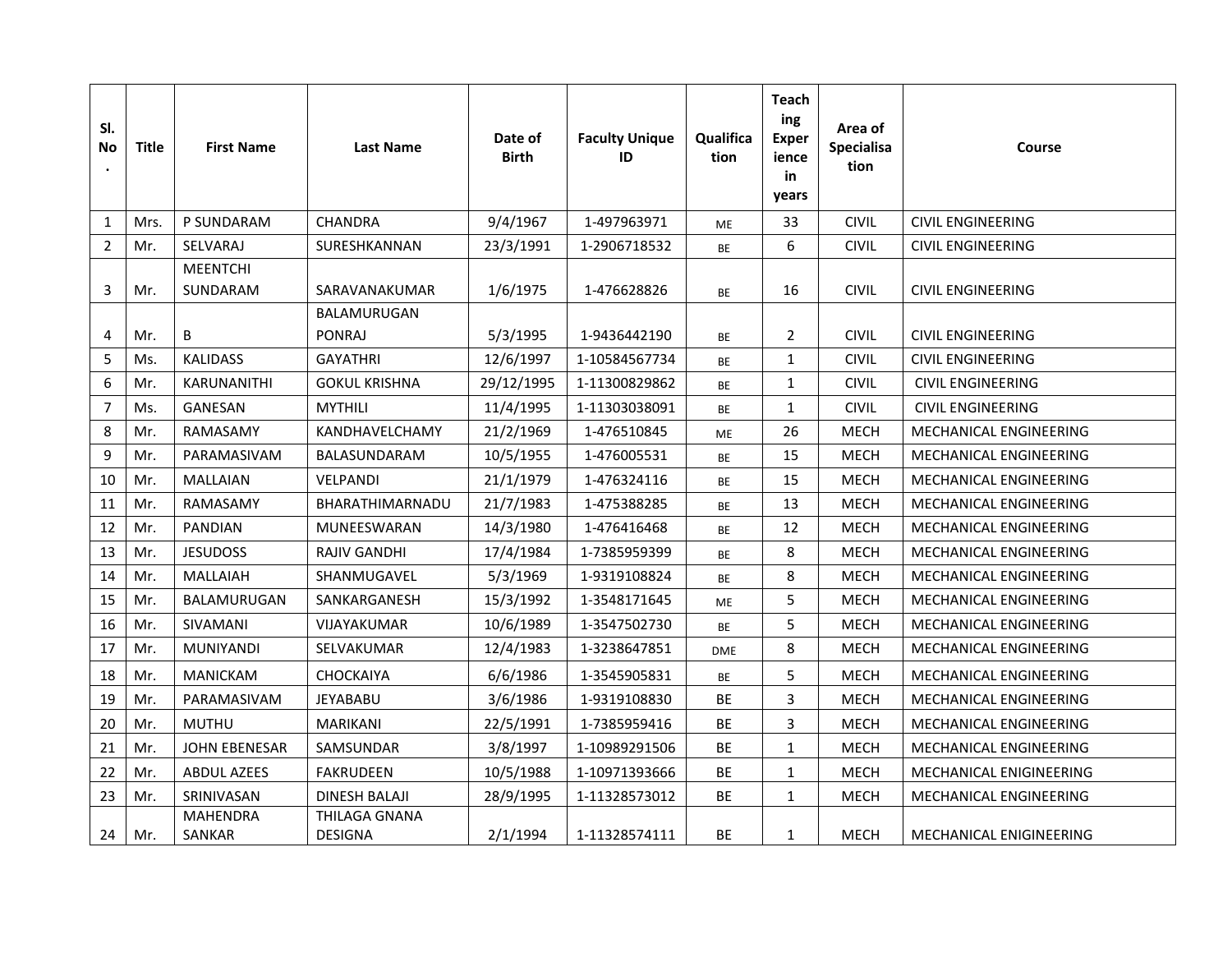| 25 | Mr.  | NAGARATHINAM     | SENTHILKUMAR       | 4/5/1976   | 1-476932413   | DME, BE       | $\overline{2}$ | <b>MECH</b>                | MECHANICAL ENIGINEERING                         |
|----|------|------------------|--------------------|------------|---------------|---------------|----------------|----------------------------|-------------------------------------------------|
| 26 | Mrs. | <b>KAMATCHI</b>  | <b>SRIDEVI</b>     | 1/3/1976   | 1-473632445   | ME            | 24             | EEE                        | ELECTRICAL & ELECTRONICS ENGG.                  |
| 27 | Mr.  | MARIYAPPAN       | VENKATESWARAN      | 5/5/1981   | 1-476749818   | <b>BE</b>     | 15             | EEE                        | ELECTRICAL & ELECTRONICS ENGG.                  |
|    |      | SOMASUNDARA      |                    |            |               |               |                |                            |                                                 |
| 28 | Mr.  | M                | <b>JAMUNA RANI</b> | 30/6/1983  | 1-476897633   | ME            | 14             | EEE                        | ELECTRICAL & ELECTRONICS ENGG.                  |
| 29 | Mrs. | <b>MURUGESAN</b> | ABIRAMI            | 31/12/1990 | 1-1487900829  | <b>BE</b>     | 9              | EEE                        | ELECTRICAL & ELECTRONICS ENGG.                  |
| 30 | Mr.  | CHENTHILKUMAR    | PRABUSHANKAR       | 9/10/1985  | 1-2074657421  | BE            | 8              | EEE                        | ELECTRICAL & ELECTRONICS ENGG.                  |
| 31 | Mr.  | RAJARAM          | ALAGENDRAN         | 25/7/1990  | 1-3238455429  | BE            | 5              | EEE                        | ELECTRICAL & ELECTRONICS ENGG.                  |
| 32 | Mr.  | RATHINAM         | VEERAPANDI         | 12/5/1982  | 1-7415582603  | ME            | 3              | EEE                        | ELECTRICAL & ELECTRONICS ENGG.                  |
| 33 | Mrs. | <b>JEYARAJ</b>   | SELVARANI          | 19/3/1980  | 1-2906902238  | BE            | $\overline{3}$ | EEE                        | ELECTRICAL & ELECTRONICS ENGG.                  |
| 34 | Mr.  | BALAPRABHU       | RAVIKUMAR          | 9/12/1996  | 1-10603983620 | BE            | $\mathbf{1}$   | EEE                        | ELECTRICAL & ELECTRONICS ENGG.                  |
|    |      | SOUNDARAPANDI    |                    |            |               |               |                |                            |                                                 |
| 35 | Mrs. | <b>YAN</b>       | SUBAPRIYA          | 29/8/1995  | 1-10971393638 | BE            | $\mathbf{1}$   | EEE                        | ELECTRICAL & ELECTRONICS ENGG.                  |
| 36 | Mrs. | <b>KANNAN</b>    | PRIYAVATHANAA      | 28/4/1986  | 1-10989291524 | ME            | $\mathbf{1}$   | EEE                        | ELECTRICAL & ELECTRONICS ENGG.                  |
|    |      | SHANMUGANATH     |                    |            |               |               |                |                            |                                                 |
| 37 | Mr.  | AN               | KARUPPASAMY        | 12/6/1990  | 1-11300829965 | BE            | $\mathbf{1}$   | EEE                        | ELECTRICAL & ELECTRONICS ENGG.                  |
| 38 | Mr.  | <b>MUTHU</b>     | JEYAPAL            | 4/4/1965   | 1-11300830277 | ME            | $\mathbf{1}$   | EEE                        | ELECTRICAL & ELECTRONICS ENGG.                  |
|    |      |                  |                    |            |               |               |                |                            | <b>ELECTRONICS &amp; COMMUNICATION</b><br>ENGG. |
| 39 | Mr.  | SOUNDIAN         | SANKARAVEL         | 9/5/1967   | 1-472608421   | <b>MTECH</b>  | 30             | <b>ECE</b>                 | <b>ELECTRONICS &amp; COMMUNICATION</b>          |
| 40 | Miss | VIJAYLAKSHMI     | KARUPPASAMY        | 28/12/1995 | 1-10971393619 | BE            | $\mathbf{1}$   | <b>ECE</b>                 | ENGG.                                           |
|    |      |                  |                    |            |               |               |                |                            | <b>ELECTRONICS &amp; COMMUNICATION</b>          |
| 41 | Mrs. | VADIVEL          | MUTHU REVATHY      | 18/6/1990  | 1-11303134594 | ME            | $\mathbf{1}$   | ECE                        | ENGG.                                           |
|    |      |                  |                    |            |               | DECE, MC      |                |                            | <b>ELECTRONICS &amp; COMMUNICATION</b>          |
| 42 | Mr.  | KAMATCHI         | <b>MOHANKUMAR</b>  | 6/1/1976   | 1-474013861   | А             | 15             | <b>ECE</b>                 | ENGG.                                           |
|    |      |                  |                    |            |               | DECE, MS      |                |                            | <b>ELECTRONICS &amp; COMMUNICATION</b>          |
| 43 | Mrs. | RENGASAMY        | PRATHEEBA          | 30/6/1974  | 1-474076882   | C             | 14             | ECE                        | ENGG.<br><b>ELECTRONICS &amp; COMMUNICATION</b> |
| 44 | Mr.  | SUBRAMANI        | VELUMANI           | 6/5/1969   | 1-476547583   | DECE, MC<br>А | 14             | <b>ECE</b>                 | ENGG.                                           |
|    |      | MADURAIMALAIA    |                    |            |               |               |                |                            | <b>ELECTRONICS &amp; COMMUNICATION</b>          |
| 45 | Mr.  | H.               | NAGARAJAN          | 6/5/1976   | 1-2906610227  | <b>DECE</b>   | 17             | ECE                        | ENGG.                                           |
| 46 | Mrs. | VEYILUVANTHAN    | DHANALAKSHMI       | 2/11/1973  | 1-473631571   | ME            | 26             | $\mathsf{I}\mathsf{T}$     | INFORMATION TECHNOLOGY                          |
| 47 | Mrs. | RAJENDRAN        | <b>ANANTHI</b>     | 13/10/1980 | 1-473631575   | ME            | 20             | $\ensuremath{\mathsf{IT}}$ | <b>INFORMATION TECHNOLOGY</b>                   |
|    |      | SANKARASABAPA    |                    |            |               |               |                |                            |                                                 |
| 48 | Mr.  | THY              | RAJKUMAR           | 1/6/1970   | 1-473631579   | ME            | 15             | IT                         | <b>INFORMATION TECHNOLOGY</b>                   |
|    |      | MEENACHISUNDA    |                    |            |               | MCA,          |                |                            |                                                 |
| 49 | Mr.  | RAM              | DHARMARAJ          | 30/5/1971  | 1-473872731   | <b>MPHIL</b>  | 16             | IT.                        | INFORMATION TECHNOLOGY                          |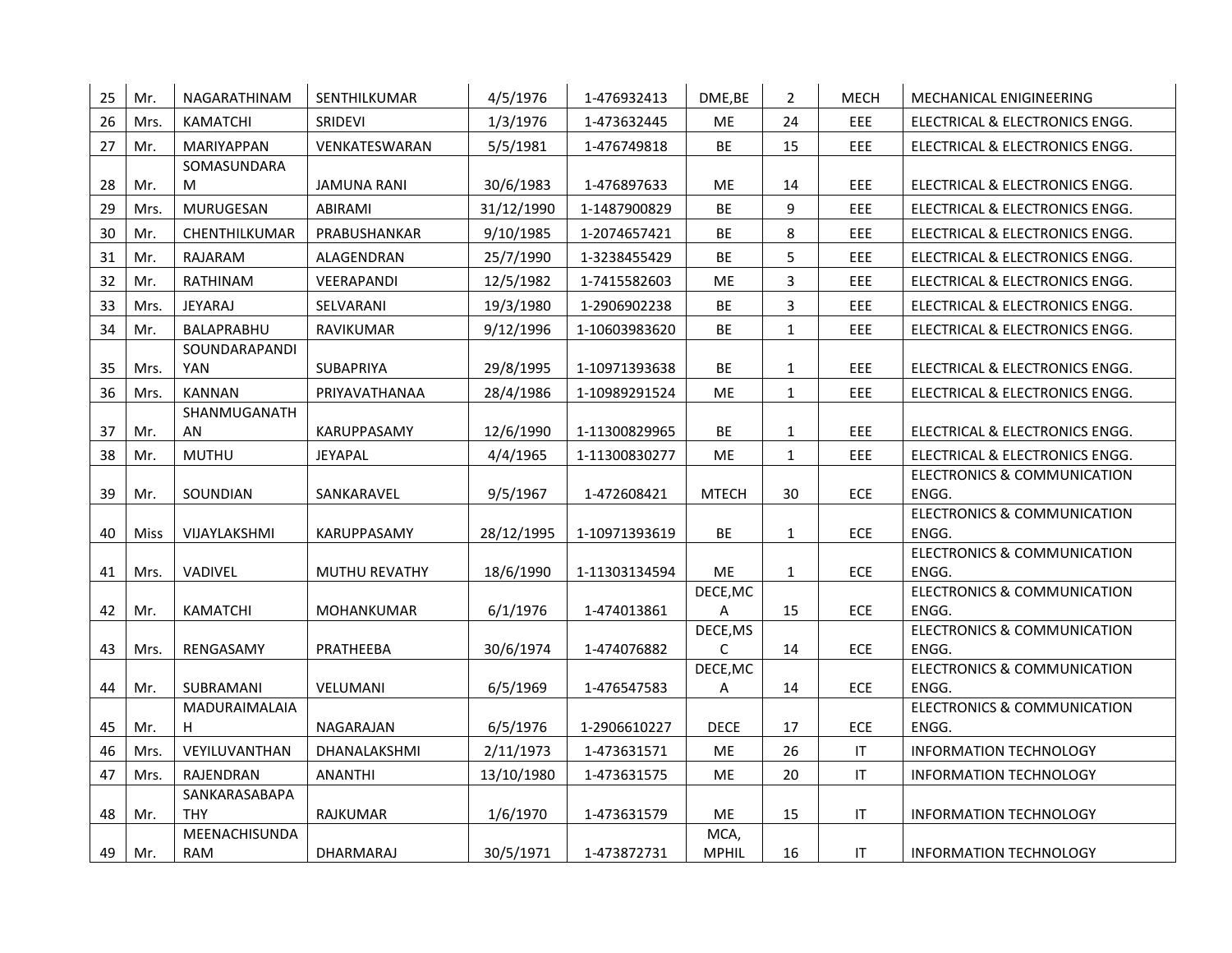|    |      |                  |                        |            |               | MCA,                 |                |                                   |                                             |
|----|------|------------------|------------------------|------------|---------------|----------------------|----------------|-----------------------------------|---------------------------------------------|
| 50 | Mrs. | RAMAIAH          | MEENAROJINI            | 27/5/1978  | 1-473872739   | <b>BED</b>           | 14             | $\ensuremath{\mathsf{IT}}$        | <b>INFORMATION TECHNOLOGY</b>               |
| 51 | Mrs. | RAVEENDRAN       | SARANYA                | 19/6/1990  | 1-2505074509  | BE                   | $\overline{7}$ | IT                                | <b>INFORMATION TECHNOLOGY</b>               |
|    |      | MURUGESAPANDI    |                        |            |               |                      |                |                                   |                                             |
| 52 | Mrs. | AN.              | AHILA MAHESWARI        | 18/4/1982  | 1-11291680092 | ME                   | $\mathbf{1}$   | $\ensuremath{\mathsf{IT}}\xspace$ | <b>INFORMATION TECHNOLOGY</b>               |
| 53 | Mr.  | <b>KANAGARAJ</b> | RAMESWARAN             | 14/5/1986  | 1-7385959391  | <b>BTECH</b>         | 8              | <b>TEXTILE</b>                    | <b>TEXTILE TECHNOLOGY</b>                   |
| 54 | Mr.  | RAMALINGAM       | PARASURAMAN            | 4/1/1971   | 1-9427927122  | <b>BTECH</b>         | $\overline{2}$ | <b>TEXTILE</b>                    | <b>TEXTILE TECHNOLOGY</b>                   |
| 55 | Mr.  | G                | SEETHARAM              | 2/2/1980   | 1-10989291552 | <b>MTECH</b>         | $\mathbf{1}$   | <b>TEXTILE</b>                    | <b>TEXTILE TECHNOLOGY</b>                   |
| 56 | Mrs. | PITCHAIMANI      | <b>GUNASUNDARI</b>     | 5/1/1978   | 1-475276523   | <b>DCDDM</b>         | 14             | <b>TEXTILE</b>                    | <b>TEXTILE TECHNOLOGY</b>                   |
| 57 | Mr.  | VIJAYAMANI       | <b>MADHAN</b>          | 15/4/1979  | 1-475505132   | ME                   | 13             | <b>RAC</b>                        | <b>REFRIGERATION &amp; AIR CONDITIONING</b> |
| 58 | Mr.  | GNANASEKARAN     | THAMOTHARAN            | 1/6/1974   | 1-476526401   | <b>MTECH</b>         | 19             | <b>RAC</b>                        | REFRIGERATION & AIR CONDITIONING            |
| 59 | Mr.  | K                | SARAVANAKUMAR          | 9/8/1996   | 1-9428690392  | BE                   | $\overline{2}$ | <b>RAC</b>                        | <b>REFRIGERATION &amp; AIR CONDITIONING</b> |
| 60 | Mr.  | <b>PANDIAN</b>   | RAJAGOPAL              | 6/6/1994   | 1-10603983597 | BE                   | $\mathbf{1}$   | <b>RAC</b>                        | REFRIGERATION & AIR CONDITIONING            |
|    |      |                  |                        |            |               | MSC,                 |                |                                   |                                             |
| 61 | Mr.  | PARAMASIVAM      | MURUGESH KUMAR         | 4/4/1985   | 1-2074561025  | <b>BED</b>           | 9              | <b>CHEMI</b>                      | FIRST YEAR/OTHER                            |
| 62 | Mr.  | SAMYNATHAN       | NAVANEETHAKRISHN<br>AN | 7/5/1989   | 1-3218726183  | MSC,<br><b>MPHIL</b> | 6              | <b>CHEMI</b>                      | <b>FIRST YEAR/OTHER</b>                     |
| 63 |      | <b>MARUTHAN</b>  | <b>MUTHUKUMAR</b>      |            |               | <b>MSC</b>           | $\overline{2}$ |                                   |                                             |
|    | Mr.  | SUBASHCHANDRA    |                        | 2/6/1986   | 1-7399574483  | MSC,                 |                | <b>CHEMI</b>                      | FIRST YEAR/OTHER                            |
| 64 | Mrs. | N                | <b>JAMUNA</b>          | 5/7/1984   | 1-2074560823  | BED,                 | 8              | <b>MATHS</b>                      | FIRST YEAR/OTHER                            |
|    |      | <b>GANESHA</b>   |                        |            |               | MSC,                 |                |                                   |                                             |
| 65 | Mr.  | PANDIAN          | PONNUCHAMY             | 4/3/1985   | 1-3238597487  | <b>BED</b>           | 5              | <b>MATHS</b>                      | <b>FIRST YEAR/OTHER</b>                     |
|    |      |                  |                        |            |               | MSC,                 |                |                                   |                                             |
| 66 | Mrs. | SARANGAN         | KALAISELVI             | 12/1/1987  | 1-3366737893  | BED,                 | 4              | <b>MATHS</b>                      | FIRST YEAR/OTHER                            |
| 67 | Mr.  | RAVI             | KANGEYAN               | 3/6/1993   | 1-4432890591  | MSC,<br><b>BED</b>   | 3              | <b>MATHS</b>                      | <b>FIRST YEAR/OTHER</b>                     |
| 68 | Mrs. | SUBRAMANIAN      | <b>RUBHA</b>           | 3/3/1982   | 1-7385959593  | MA, BED              | 15             | <b>ENGLISH</b>                    | FIRST YEAR/OTHER                            |
| 69 | Mr.  | GANESAN          | SARAVANAN              | 16/4/1965  | 1-476453052   | MA, BED,             | 15             | <b>ENGLISH</b>                    | FIRST YEAR/OTHER                            |
|    |      | SAMVEL           |                        |            |               |                      |                |                                   |                                             |
| 70 | Mrs. | RATHINAM         | <b>JOY JANSI</b>       | 14/3/1976  | 1-476375120   | MA, BED              | 17             | <b>ENGLISH</b>                    | <b>FIRST YEAR/OTHER</b>                     |
| 71 | Mr.  | DINESHKUMAR      | PANDIYAN               | 27/3/1998  | 1-11308802826 | MA                   | $\mathbf{1}$   | <b>ENGLISH</b>                    | FIRST YEAR/OTHER                            |
|    |      |                  |                        |            |               | MSC,                 |                |                                   |                                             |
| 72 | Mr.  | <b>DEVARAJ</b>   | LAKSHMANAN             | 21/5/1984  | 1-476548334   | <b>BED</b>           | 13             | <b>PHYSICS</b>                    | FIRST YEAR/OTHER                            |
| 73 | Miss | <b>BANU</b>      | MURUGESAN              | 29/12/1999 | 1-10971393678 | <b>MSC</b>           | $\mathbf{1}$   | <b>PHYSICS</b>                    | <b>FIRST YEAR/OTHER</b>                     |
|    |      |                  |                        |            |               | MSC,                 |                |                                   |                                             |
| 74 | Mr.  | ANBALAGAN        | <b>MOORTHY</b>         | 7/5/1985   | 1-3545905434  | <b>BED</b>           | 5              | PHY                               | FIRST YEAR/OTHER                            |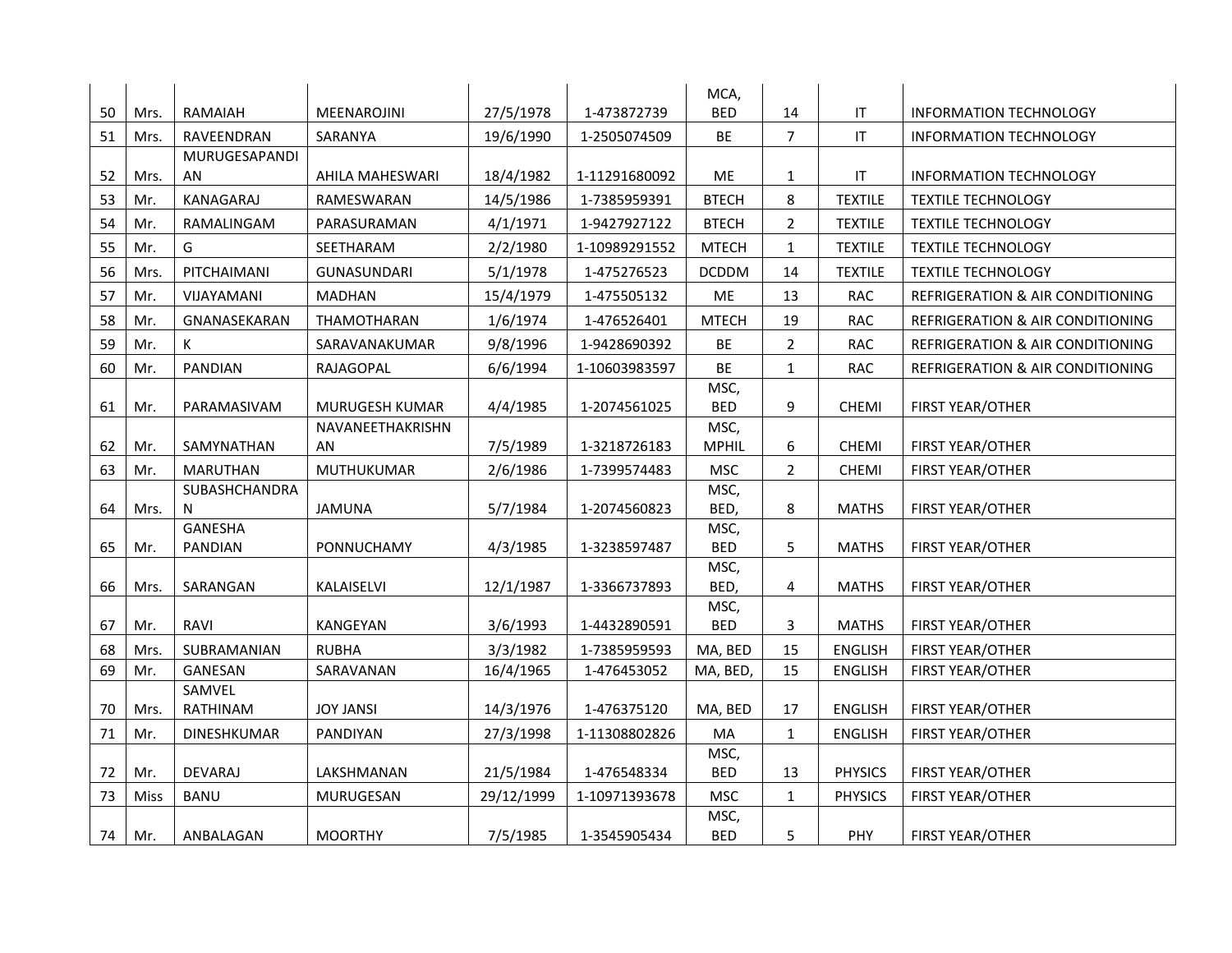# **9. Fee**

- Details of fee, as approved by State Fee Committee, for the Institution : Rs. 35,000/-
- Time Schedule for payment of fee for the Entire Programme : 3 Years
- No. of fee waivers granted with amount and name of the students : Nil
- No. of scholarship offered by the Institution, duration and amount : Nil
- Criteria for Fee waivers/scholarship : Nil
- Estimated for cost of Boarding and Lodging hostels : Rs.45,000/per year
- Any other fee : No

#### **10. Admission**

| Sl. | Courses                                                        | Santioned |
|-----|----------------------------------------------------------------|-----------|
| No. |                                                                | Intake    |
| 1   | Civil Engineering                                              | 60        |
| 2   | <b>Mechanical Engineering</b>                                  | 180       |
| 3   | Electrical & Electronics Engineering                           | 120       |
| 4   | Electronics & Communication Engineering                        | 60        |
| 5   | <b>Information Technology</b>                                  | 30        |
| 6   | <b>Textile Technology</b>                                      | 60        |
| 7   | Mechanical Engineering (Refrigeration $\&$<br>AirConditioning) | 30        |

## **11. Admission Procedure**

Application Receiving - Minimum Qualification – SSLC Pass - Merit Based Admission – Preparation of Admission Selection List

## **12. Criteria and weightages for Admission**

SSLC Pass

## **13. List of Applicants**

• List of candidate whose applications have been received along with percentile/percentage core for each of the qualifying examination in separate categories for open seats.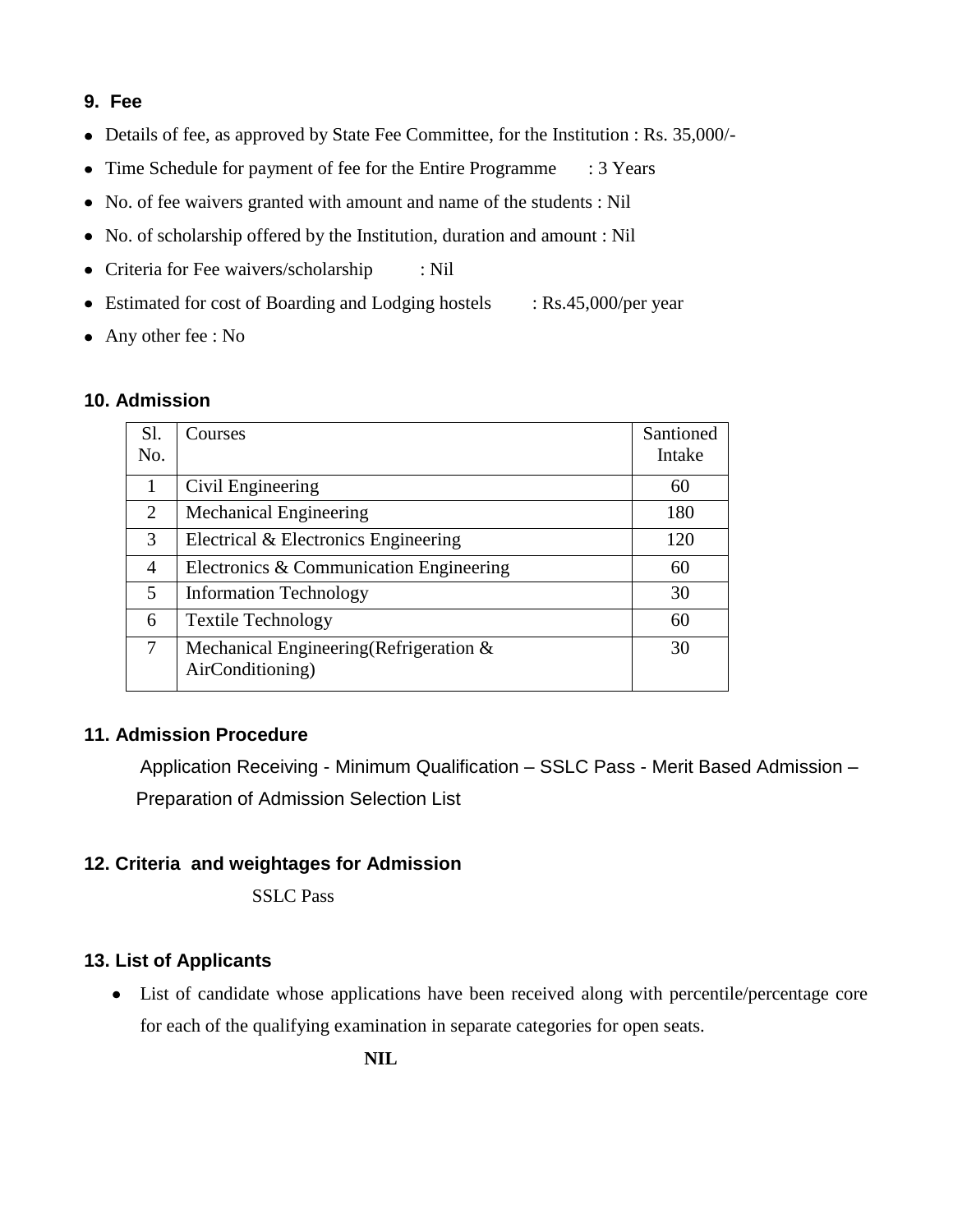#### **14. Results of Admission under Management seats / Vacant Seats**

Selection of Merit Based Admission list only

| Area Type              | Quantity | Actual room Area in | Expected Room Area in |
|------------------------|----------|---------------------|-----------------------|
|                        |          | Sq.m                | Sq.m                  |
| <b>ClassRooms</b>      | 25       | 1647                | 1518                  |
| <b>Tutorial Room</b>   | 6        | 198                 | 198                   |
| Laboratories           | 47       | 2552                | 2112                  |
| Workshops              | 1        | 200                 | 200                   |
| Addl. Workshops        | 1        | 165                 | 150                   |
| Seminar Hall           | 1        | 143                 | 132                   |
| Drawing Hall           |          | 156                 | 132                   |
| <b>Computer Center</b> | 1        | 156                 | 150                   |
| Language Lab           | 1        | 69                  | 33                    |

## **15.1. Information of Infrastructure and other resources available**

#### **Online Examination Facility**

| <b>Occupancy Certificate</b> | <b>YES</b> |
|------------------------------|------------|
| Internet Bandwidth           | 300 mbps   |
| Number of Nodes              | 100        |

- **Fire and Safety Certificate : YES**
- **Hostel Facility : YES (Separate Hostel for Boys and Girls)**

| 15.2 Library            | ፡ |           |        |
|-------------------------|---|-----------|--------|
| Number of Library books |   |           | 24413  |
| <b>Titles</b>           |   |           | 8561   |
| Journals                |   | $\bullet$ | 21     |
| Multimedia PC           |   |           | 10 PCs |

# **15.3 Laboratory and Workshops:**

As per DOTE norms all major equipments for each laboratory are available.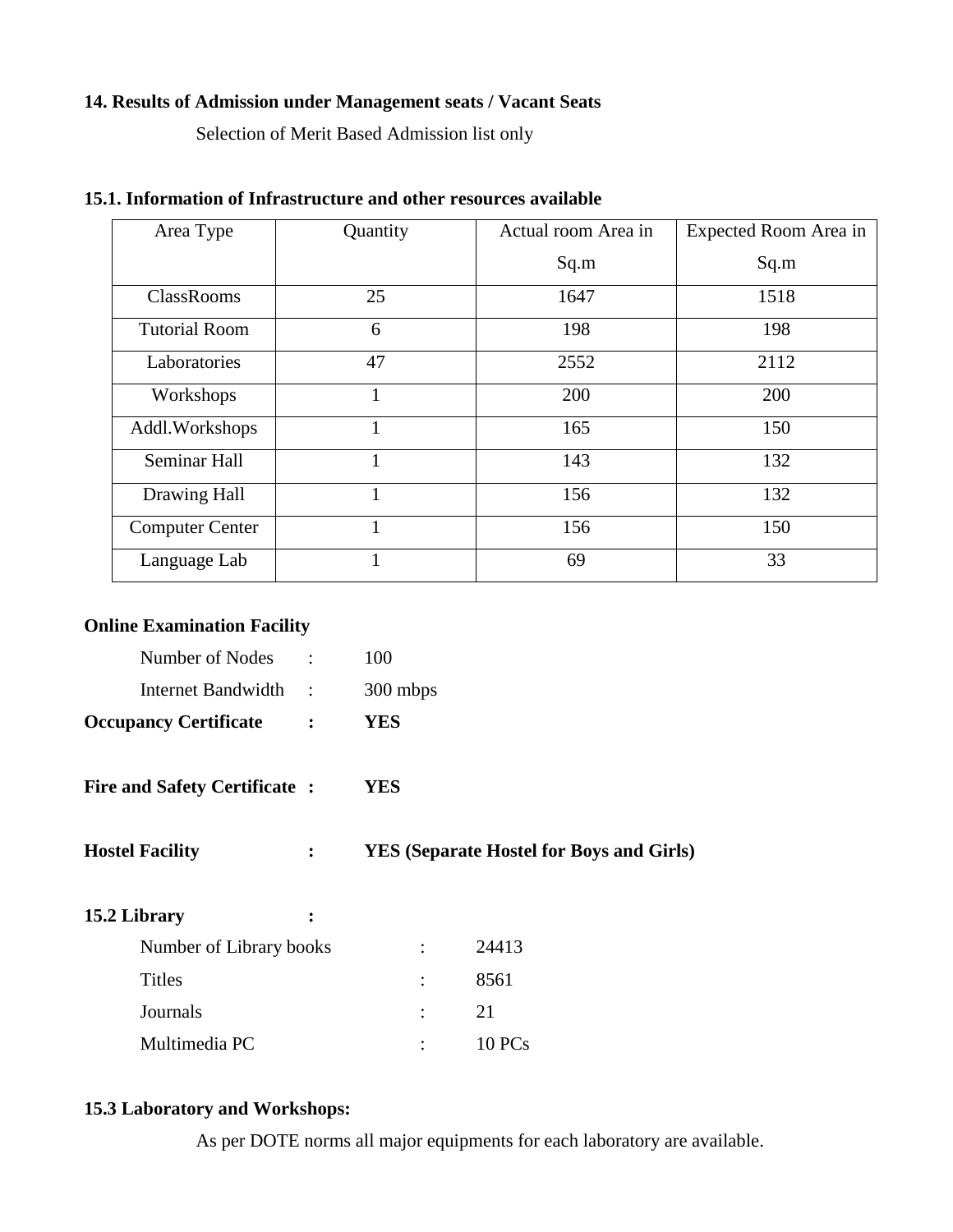## **15.4 Computing Facilities**

- Internet Bandwidth 300 MBPs
- Number and Configuration of System : **276 Systems with highest Configuration**
- Total Number of System connected by LAN : **276**
- Total Number of System connected by WAN : **100**
- Major Software Packages available : Windows, Office Professional, Visual Studio,

#### SQL Server etc.

- Special purpose facilities available : **Smart Class Room with all facilitates** (Conduct of Online Meetings/ Webinars/workshops)
- Facilities for conduct for courses in : Computer with Network facility with Headphone, Online Mode(Theory and Practical) Microphone, Bluetooth, Handy Cam Camera, Mobile facility.
- Innovation Cell

#### **Social Media Cell**

The Media Cell has been created in the Institute for better publicity of the Institute's activities and interaction with media.

#### **MEDIA CELL MEMBERS**

| Sl.<br>No. | Name of the Members    | Designation              | Mobile No. |
|------------|------------------------|--------------------------|------------|
| 1.         | Tmt. P.S.CHANDRA       | <b>PRINCIPAL</b>         | 9486650498 |
| 2.         | Thiru R.KANDHAVELCHAMY | <b>VICE PRINCIPAL</b>    | 9952382574 |
| 3.         | Thiru. S.SANKARAVEL    | <b>HOD/ECE</b>           | 9789753994 |
| 4.         | Tmt. V.DHANALAKSHMI    | HOD/IT                   | 9443544424 |
| 5.         | Thiru P.RAJAGOPAL      | <b>LECTR/MEC</b>         | 8681834948 |
| 6.         | Thiru M.PRABUSHANKAR   | <b>LECTR/EEE</b>         | 8248261755 |
| 7.         | Thiru. M. DHARMARAJ    | <b>PLACEMENT OFFICER</b> | 9080097141 |
| 8.         | Tmt. R.ANANTHI         | SR.LECTR/IT              | 8300062776 |
| 9.         | Thiru M.RAMESWARAN     | <b>HOD/TEXTILE</b>       | 9943242542 |
| 10.        | Thiru P.MURUGESHKUMAR  | <b>HOD/I YEAR</b>        | 8667237842 |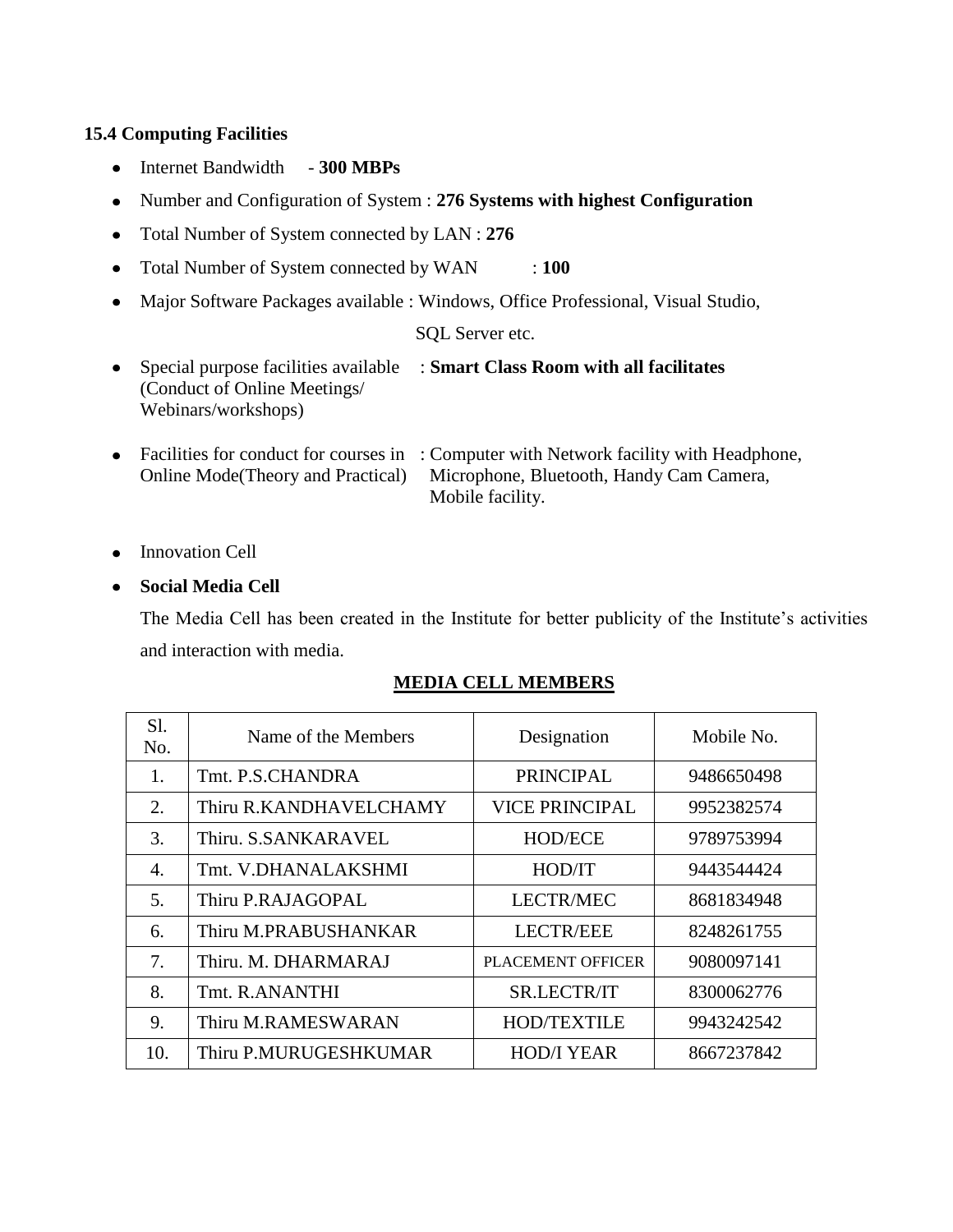Compliance of National Academic Depository (NAD), applicable to PGCM/PGDM Institutions and University Departments : ----

# **15.5 List of Facilities available**

- Games and Sports Facilities : Indoor and Outdoor Games facilities are available
- Extra-Curricular activities : NSS, NCC(ARMY), NCC(NAVY), YRC, RRC
- Soft skill development facilities : Modern Communication Lab with Smart Board and LCD TV.

## **15.6 Teaching Learning Process**

Curricula and syllabus for each of the programmes as approved by the University • Academic Calendar of the University • Academic Time Table with the name of the Faculty members handling the course  $\overline{\phantom{a}}$  Provided in our website • Teaching Load of each Faculty • Internal Continuous Evaluation System and Place • Student's Assessment of Faculty, System in place

| <b>Sl. No.</b> | <b>Course</b>                              | <b>Enrollment</b> | <b>Placement Details</b> |         |         |  |
|----------------|--------------------------------------------|-------------------|--------------------------|---------|---------|--|
|                |                                            |                   | 2019-20                  | 2020-21 | 2021-22 |  |
| $\mathbf{1}$   | Civil Engineering                          | 60                | 26                       | 35      | 33      |  |
| 2              | Mechanical Engineering                     | 180               | 198                      | 192     | 147     |  |
| 3              | Electrical & Electronics<br>Engineering    | 120               | 109                      | 106     | 99      |  |
| $\overline{4}$ | Electronics & Communication<br>Engineering | 60                | 22                       | 26      | 28      |  |
| 5              | <b>Information Technology</b>              | 30                | 13                       | 22      | 21      |  |
| 6              | <b>Textile Technology</b>                  | 60                | 20                       | 16      | 31      |  |
| 7              | Mechanical Engineering<br>(R&AC)           | 30                | 30                       | 21      | 30      |  |

## **16. Enrolment and placement details of students in the last 3 years**